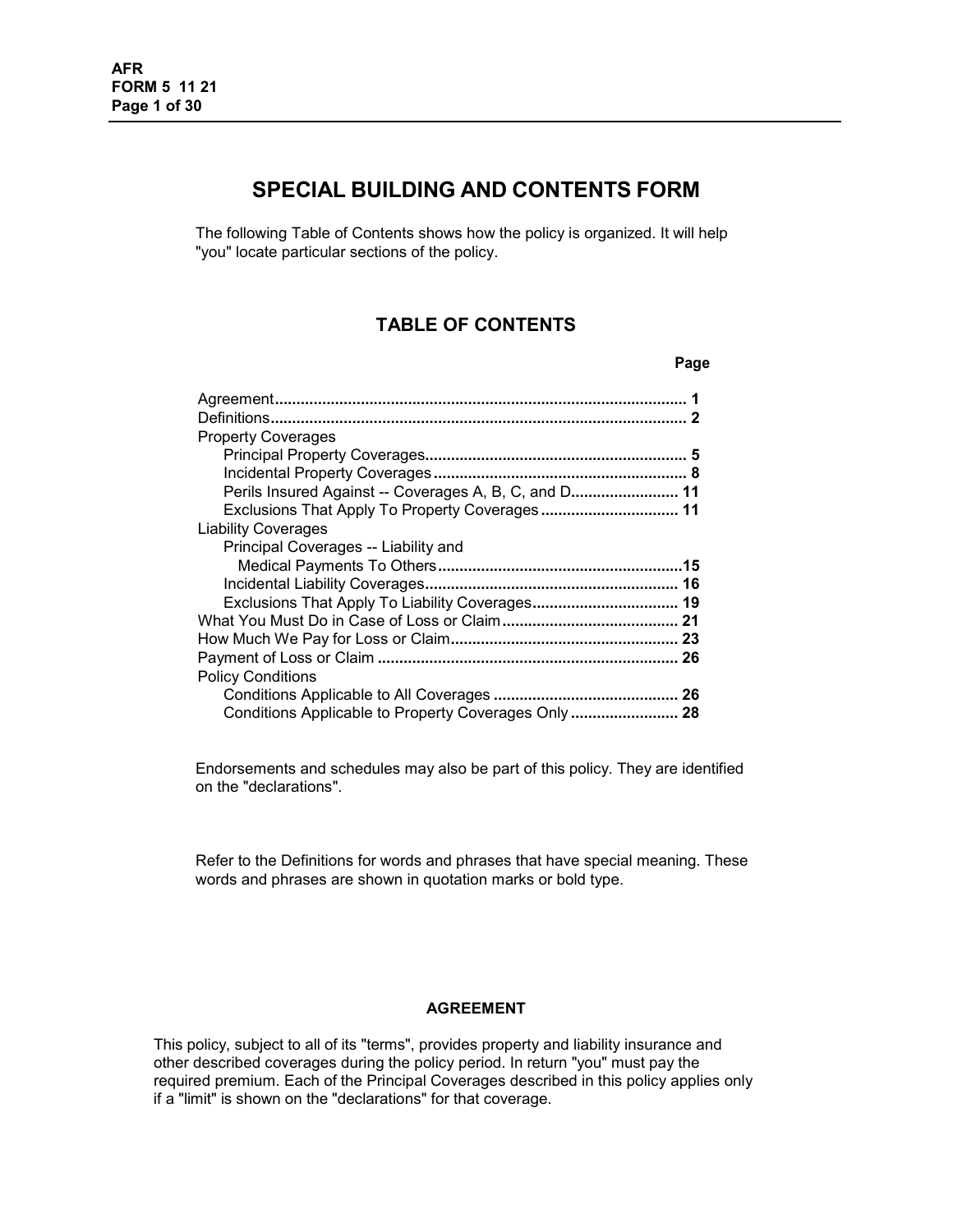# <span id="page-1-0"></span>**DEFINITIONS**

- 1. The words "you" and "your" mean the person or persons named as the insured on the "declarations". This includes "your" spouse if a resident of "your" household.
- 2. The words "we", "us", and "our" mean the company providing this insurance.
- 3. "Bodily injury" means bodily harm to a person and includes sickness, disease, or death. This also includes required care and loss of services.

"Bodily injury" does not mean bodily harm, sickness, disease, or death that arises out of:

- a. a communicable disease;
- b. the actual, alleged, or threatened sexual molestation of a person;
- c. mental or emotional injury, suffering, or distress that does not result from physical injury;
- d. physical abuse;
- e. corporal punishment; or
- f. the use, sale, manufacture, delivery, transfer, or possession by any person of Controlled Substances as defined by the Federal Food and Drug Law at 21 U.S.C.A. Sections 811 and 812, including any amendments. Controlled Substances include but are not limited to cocaine, LSD, marijuana, and all narcotic or hallucinogenic drugs. However, this does not apply to the legitimate use of prescription drugs by a person following the orders of a licensed physician.

4. "Business" means a trade, a profession, or an occupation including farming, all whether full or part time. This includes the rental of property to others. It does not include the occasional rental for residential purposes of the part of the "insured premises" normally occupied solely by "your" household.

"Business" includes services regularly provided by an "insured" for the care of others and for which an "insured" is compensated. A mutual exchange of like services is not considered compensation.

"Business" does not include:

- a. part-time or seasonal activities that are performed by minors; or
- b. activities that are related to "business", but are usually not viewed as "business" in nature.
- 5. "Declarations" are all pages labeled Declarations, Supplemental Declarations, or Schedules which pertain to this policy.
- 6. "Domestic employee" means a person employed by an "insured" to perform duties that relate to the use and care of the "insured premises". This includes a person who performs duties of a similar nature elsewhere for an "insured". This does not include a person while performing duties in connection with the "business" of an "insured".
- 7. "Insured" means:
	- a. "you";
	- b. "your" relatives if residents of "your" household;
	- c. persons under the age of 21 residing in "your" household and in "your" care or in the care of "your" resident relatives; and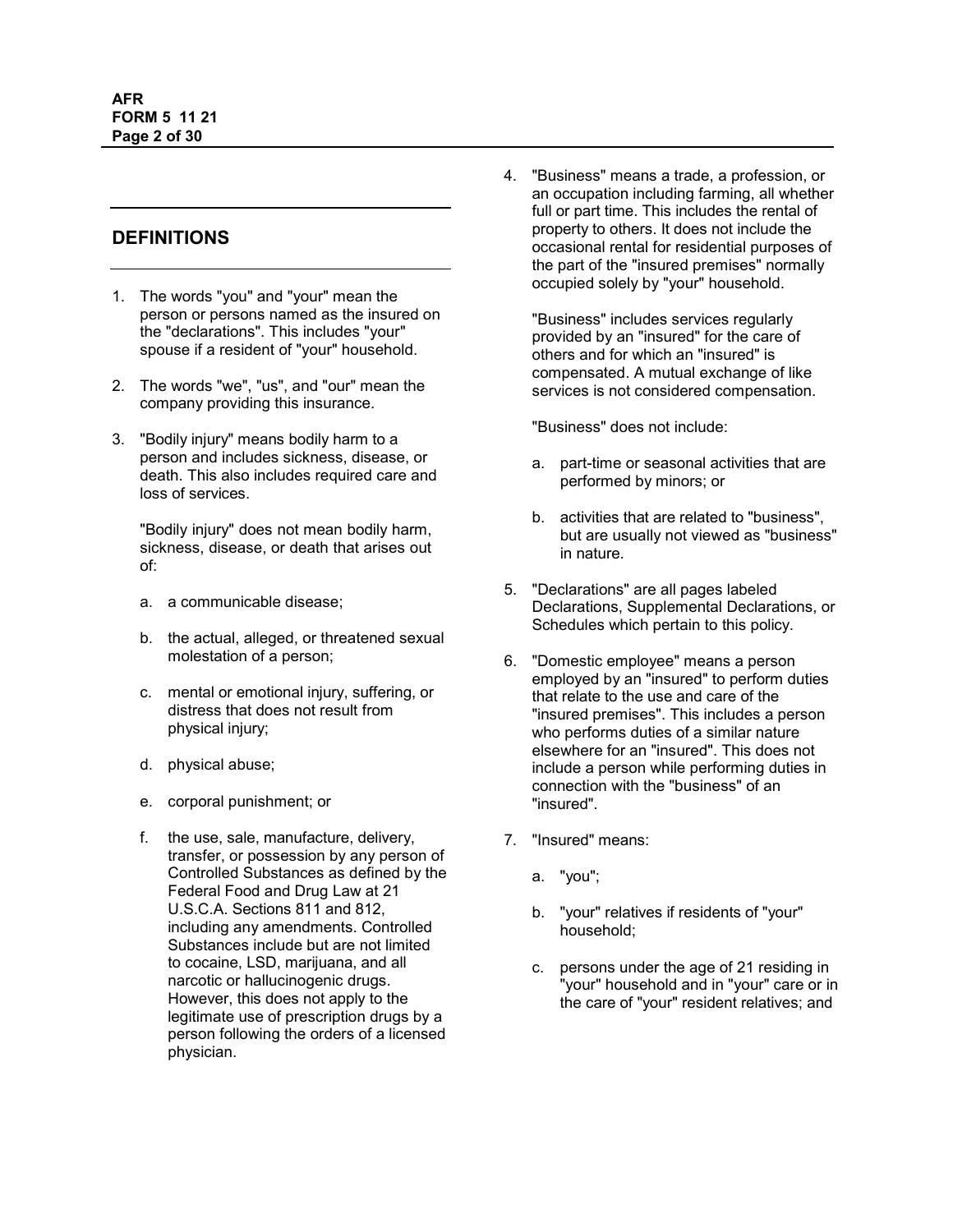# **AFR FORM 5 11 21 Page 3 of 30**

d. "your" legal representative, if "you" die while insured by this policy. This person is an "insured" only for liability arising out of the "insured premises". An "insured" at the time of "your" death remains an "insured" while residing on the "insured premises".

Under Coverages L and M, "insured" also includes:

- e. persons using or caring for vehicles, watercraft, or animals owned by an "insured" as defined under a., b., or c. above and to which this insurance applies (This does not include persons using or caring for vehicles, watercraft, or animals in the course of "business" or without the owner's consent.);
- f. persons in the course of performing domestic duties that relate to the "insured premises"; and
- g. persons in the course of acting as "your" real estate manager for the "insured premises".

Each of the above is a separate "insured", but this does not increase "our" "limit".

- 8. "Insured premises"
	- a. Described Location: If "you" own and reside in the "residence" shown on the "declarations" as the described location, the "insured premises" means:
		- 1) that "residence"; and
		- 2) related private structures and grounds at that location.

If the "residence" is a townhouse or a row house, item 2) above includes only related private structures and grounds at that location used or occupied solely by "your" household for residential purposes.

- b. Under Coverages L and M, "insured premises" also includes:
	- 1) all other premises shown on the "declarations";
	- 2) that part of a residential premises, acquired by "you" during the policy period, and to be used by "you" as "your" place of residence;
	- 3) all vacant land owned by or rented to an "insured". This includes land where a "residence" is being built for the use of an "insured". This does not include farm land;
	- 4) "your" cemetery lots and "your" burial vaults or those of "your" resident relatives;
	- 5) that part of a premises not owned by an "insured" if it is temporarily used as a residential premises by an "insured";
	- 6) all premises used by "you" in connection with the premises shown on the "declarations" as the described location;
	- 7) all access ways immediately adjoining the "insured premises"; and
	- 8) that part of premises occasionally rented to an "insured" for other than "business" purposes.
- 9. "Limit" means the amount of coverage that applies.
- 10. "Motorized vehicle" means a self-propelled land or amphibious vehicle regardless of method of surface contact.

This does not include vehicles that are designed and used to assist the handicapped and are not required to be licensed for road use.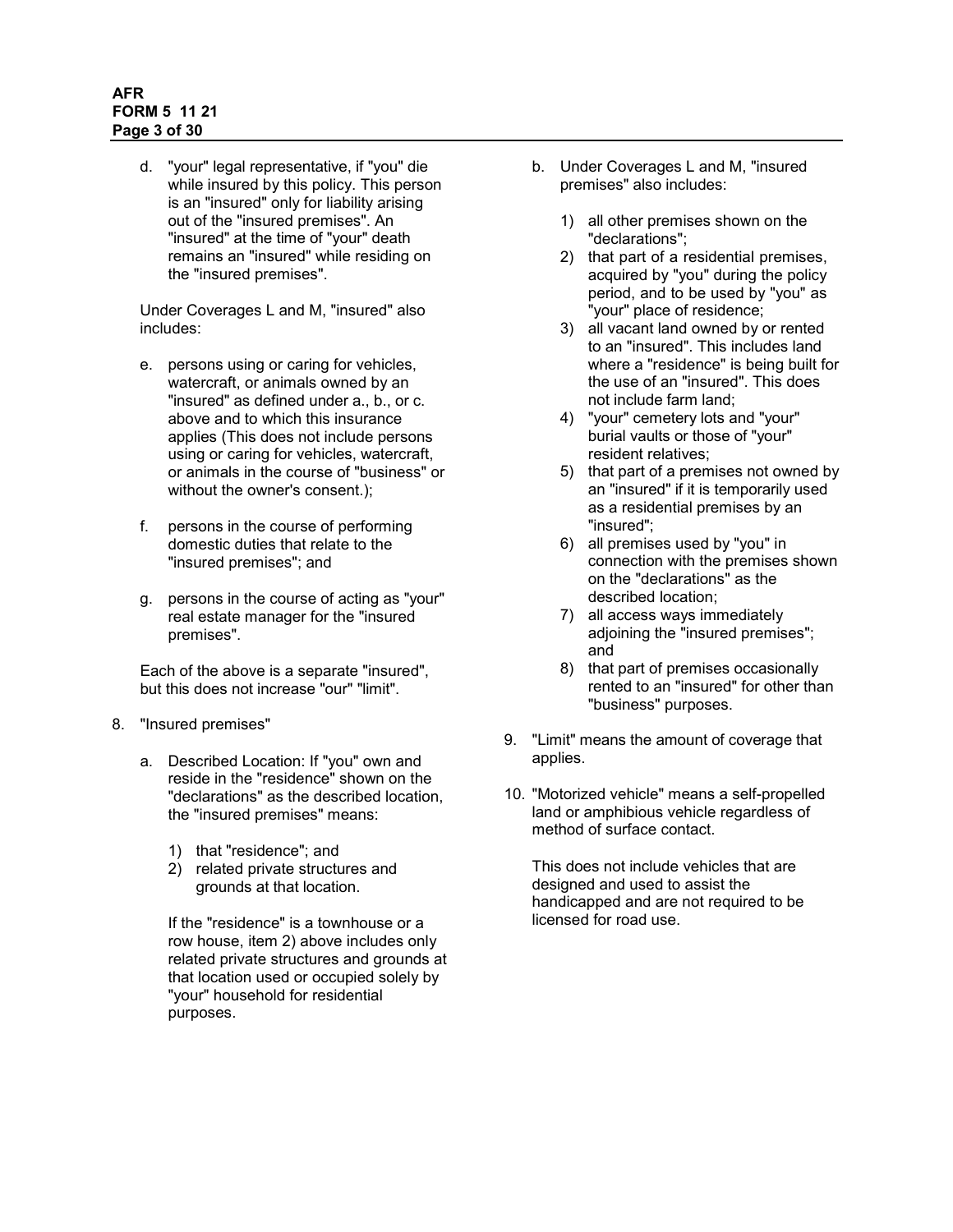## **AFR FORM 5 11 21 Page 4 of 30**

- 11. "Motor vehicle" means a "motorized vehicle", a trailer, or a semi-trailer, and all attached machinery or equipment, if:
	- a. it is subject to "motor vehicle" registration; or
	- b. it is designed for use on public roads.
- 12. "Occurrence" means an accident, including repeated exposures to similar conditions, that results in "bodily injury" or "property damage" during the policy period.
- 13. "Personal injury" means false arrest, false imprisonment, wrongful eviction, wrongful entry, wrongful detention, malicious prosecution, misrepresentation, libel, slander, defamation of character, or invasion of privacy.

"Personal injury" does not mean false arrest, false imprisonment, wrongful eviction. wrongful entry, wrongful detention, malicious prosecution, misrepresentation, libel, slander, defamation of character, or invasion of privacy that arises out of:

- a. a communicable disease; or
- b. the actual, alleged, or threatened sexual molestation of a person.
- 14. "Pollutant" means:
	- a. any solid, liquid, gaseous, thermal, or radioactive irritant or contaminant, including acids, alkalis, chemicals, fumes, smoke, soot, vapor, and waste. Waste includes materials to be recycled, reclaimed, or reconditioned, as well as disposed of; and
	- b. electrical or magnetic emissions, whether visible or invisible, and sound emissions.
- 15. "Property damage" means:
	- a. physical injury or destruction of tangible property; or
	- b. the loss of use of tangible property whether or not it is physically damaged.
- 16. "Recreational motor vehicle" means a "motorized vehicle", a trailer, or attached equipment that is designed or is used for leisure time activities, and which is not a "motor vehicle".
- 17. "Residence" means a one- to four-family house, a townhouse, a row house, or a oneor two-family mobile home used mainly for family residential purposes.
- 18. "Sinkhole collapse" means direct physical loss caused by sudden settlement or collapse of earth supporting covered property. The earth settlement or collapse must result from subterranean voids created by the action of water on a limestone or similar rock formation.

"Sinkhole collapse" does not include the value of land or the cost of filling sinkholes.

- 19. "Specified perils" means:
	- a. accidental discharge or overflow of liquids or steam from a plumbing, heating, air-conditioning, or automatic fire protective sprinkling system; water heater; or domestic appliance. (Plumbing systems and domestic appliances do not include a sump, sump pump, or related equipment.)

However, "we" do not pay for loss:

1) caused by continuous or repeated seepage or leakage;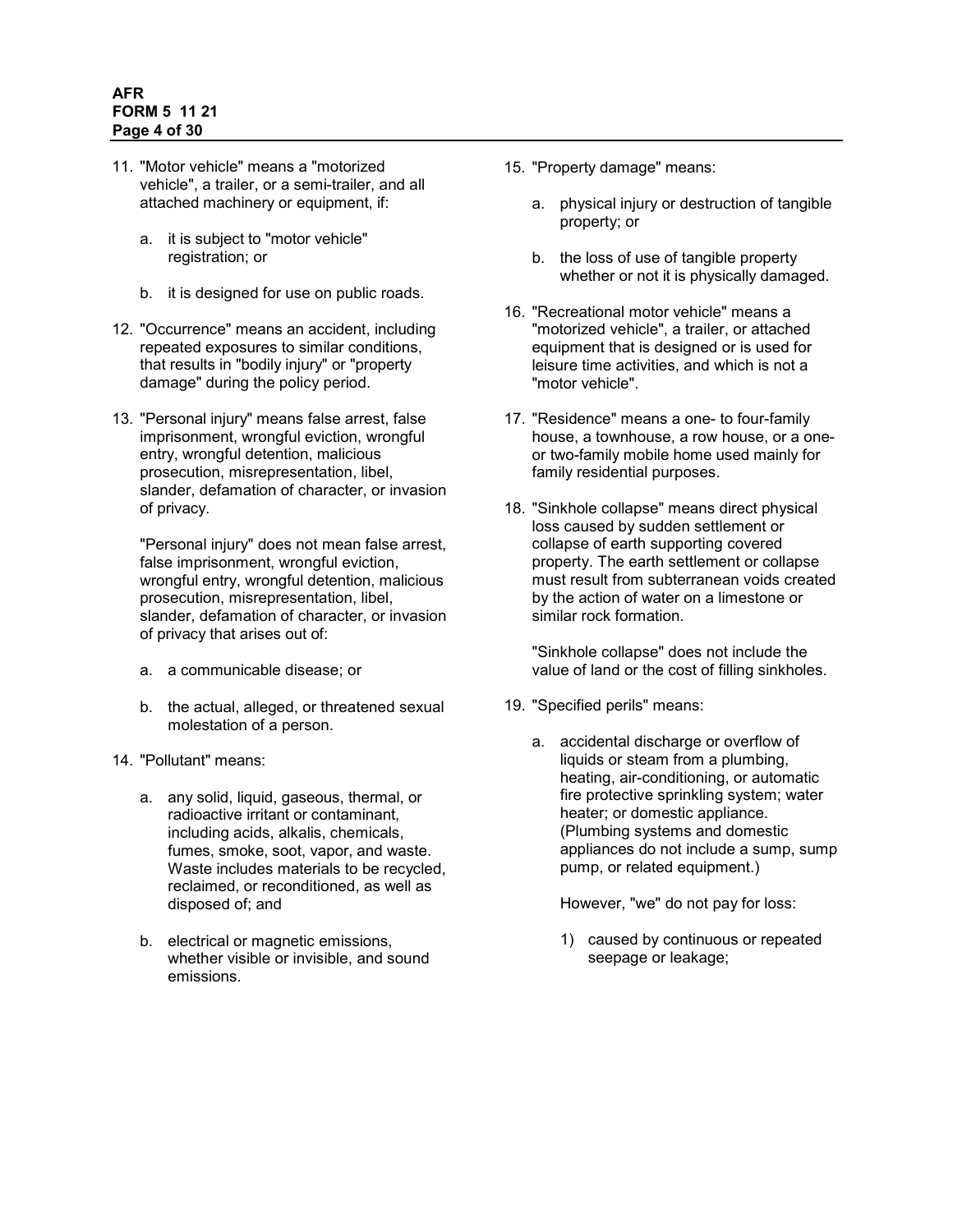# **AFR FORM 5 11 21 Page 5 of 30**

- 2) on the "insured premises" caused by accidental discharge or overflow which comes from off the "insured premises"; or
- 3) to the system, heater, or appliance from which the liquid or steam escapes;
- b. aircraft;
- c. explosion;
- d. falling objects;
- e. fire or lightning;
- f. freezing of a plumbing, heating, air-

conditioning, or automatic fire protective sprinkling system; water heater, or domestic appliance;

- g. riot or civil commotion;
- h. "sinkhole collapse";
- i. sudden and accidental damage from smoke. However, "we" do not pay for loss caused by smoke from agricultural smudging or industrial operations;
- j. sudden and accidental damage from artificially generated electrical currents;
- k. sudden and accidental tearing apart, cracking, burning, or bulging of a heating, air-conditioning, or automatic fire protective sprinkling system or water heater;
- l. theft;
- m. vandalism;
- n. vehicles;
- o. "volcanic action";
- p. weight of ice, snow, or sleet; and
- <span id="page-4-0"></span>q. windstorm or hail.
- 20. "Terms" means all provisions, limitations, exclusions, conditions, "declarations", and definitions used in this policy.
- 21. "Volcanic action" means:
	- a. airborne volcanic blast or airborne shock waves;
	- b. ash, dust, or particulate matter; and
	- c. lava flow.

"Volcanic action" does not include the cost to remove ash, dust, or particulate matter that does not cause direct physical loss to covered property.

# **PROPERTY COVERAGES**

### <span id="page-4-1"></span>**PRINCIPAL PROPERTY COVERAGES**

#### **Coverage A -- Residence**

"We" cover the "residence" on the "insured premises". This includes additions and built-in components and fixtures, as well as building materials and supplies located on the "insured premises" for use in the construction, alteration, or repair of the "residence".

"We" do not cover land, including the land on which covered property is located, underground water, or surface water.

"We" do not cover trees, plants, shrubs, or lawns, except as provided under Incidental Property Coverages.

# **Coverage B -- Related Private Structures**

"We" cover related private structures on the "insured premises" which are not attached to "your" "residence". Structures that are connected to "your" "residence" by only a fence, a utility line, or a similar connection are not considered attached.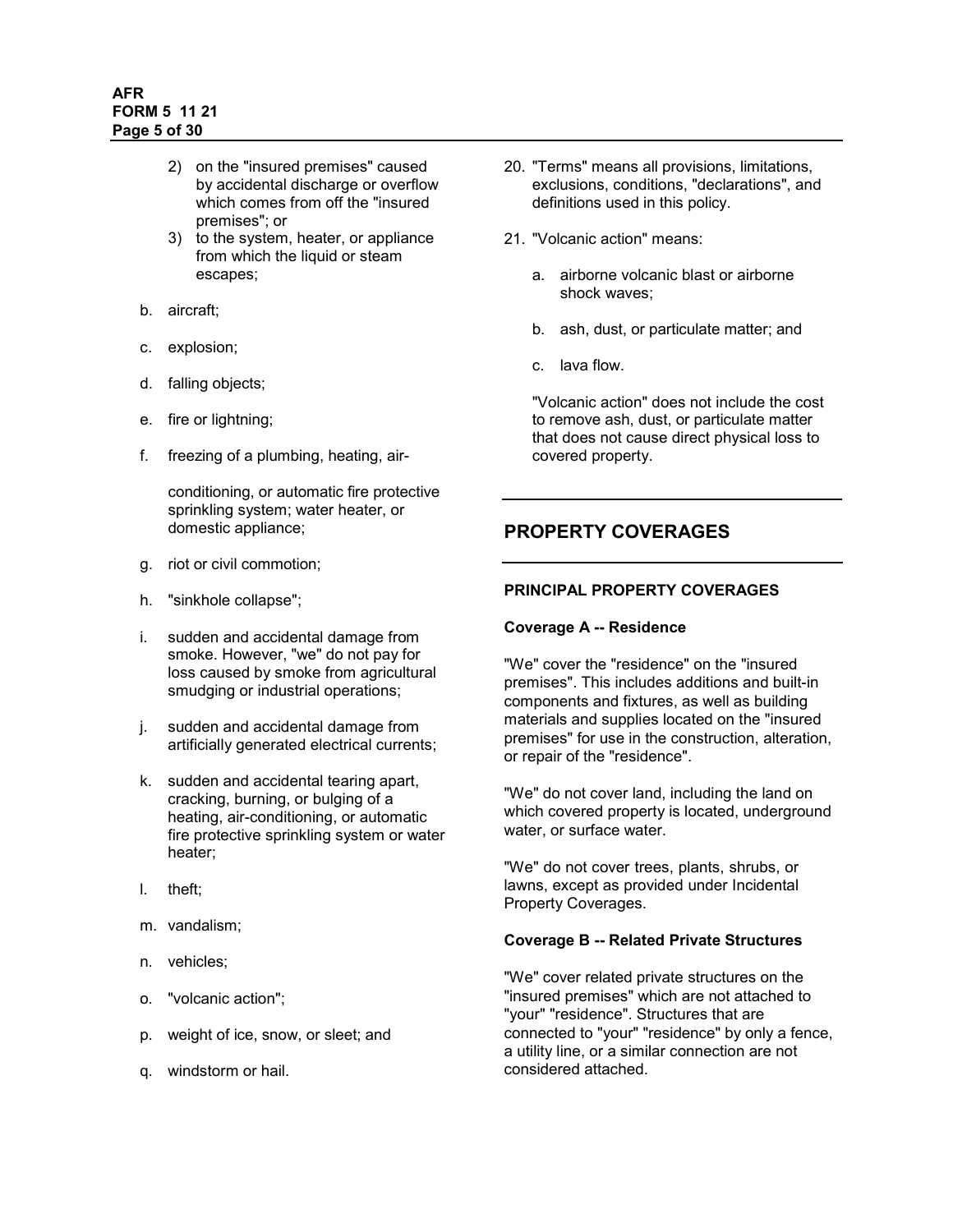### **AFR FORM 5 11 21 Page 6 of 30**

"We" cover fences, driveways, sidewalks, and other permanently installed outdoor fixtures, and building materials and supplies located on the "insured premises" for use in the construction, alteration, or repair of a related private structure.

"We" do not cover land, including the land on which covered property is located, underground water, or surface water.

"We" do not cover structures used for "business" purposes. However, this does not apply to structures:

- 1. rented to a tenant of the "residence" on the "insured premises" and not used for "business"; or
- 2. used solely for private garage purposes.

"We" do not cover trees, plants, shrubs, or lawns, except as provided under Incidental Property Coverages.

### **Coverage C -- Personal Property**

- 1. "We" cover personal property owned by or in the care of an "insured". Coverage for personal property usually on residential premises of an "insured" other than the "insured premises" is limited to 10% of the Coverage C "limit".
- 2. "We" cover personal property in a newly acquired principal place of residence. The full Coverage C "limit" applies for 30 days from the date "you" begin to move. After that, coverage for personal property in a newly acquired principal place of residence is limited to 10% of the Coverage C "limit". This coverage does not extend past the date on which the policy expires or the date on which the policy is terminated.
- 3. At "your" option, personal property owned by a guest or "domestic employee" is covered while it is in that part of residential premises occupied by an "insured".
- 4. **Limitations on Certain Property** -- The special "limits" shown below do not increase the Coverage C "limit". The "limit" for each class is the total "limit" per occurrence for all items in that class.
	- a. \$250 on money, bank notes, bullion, gold other than goldware and goldplated ware, silver other than silverware and silver-plated ware, platinum, and numismatic property.
	- b. \$2,500 on securities, stamps, letters of credit, notes other than bank notes, personal records, tickets, accounts, deeds, evidence of debt, passports, and manuscripts. This special "limit" applies regardless of the medium on which these items exist, and includes the cost of research or other expenses necessary to reproduce, replace, or restore the item.
	- c. \$2,500 on electronic devices, accessories, and antennas that can be operated from the electrical system of a "motorized vehicle" or watercraft and by other sources of power, including films, tapes, wires, discs, records, or other media for use with such devices. This limitation applies:
		- 1) while the devices are in or on a "motorized vehicle" or watercraft; and
		- 2) while the devices are not in or on a "motorized vehicle" or watercraft, if the devices:
			- a) are used in whole or in part for "business" purposes; and
			- b) are away from the "insured premises".
	- d. \$2,500 on watercraft including their trailers, furnishings, equipment, and engines or motors.
	- e. \$2,500 on trailers not otherwise provided for.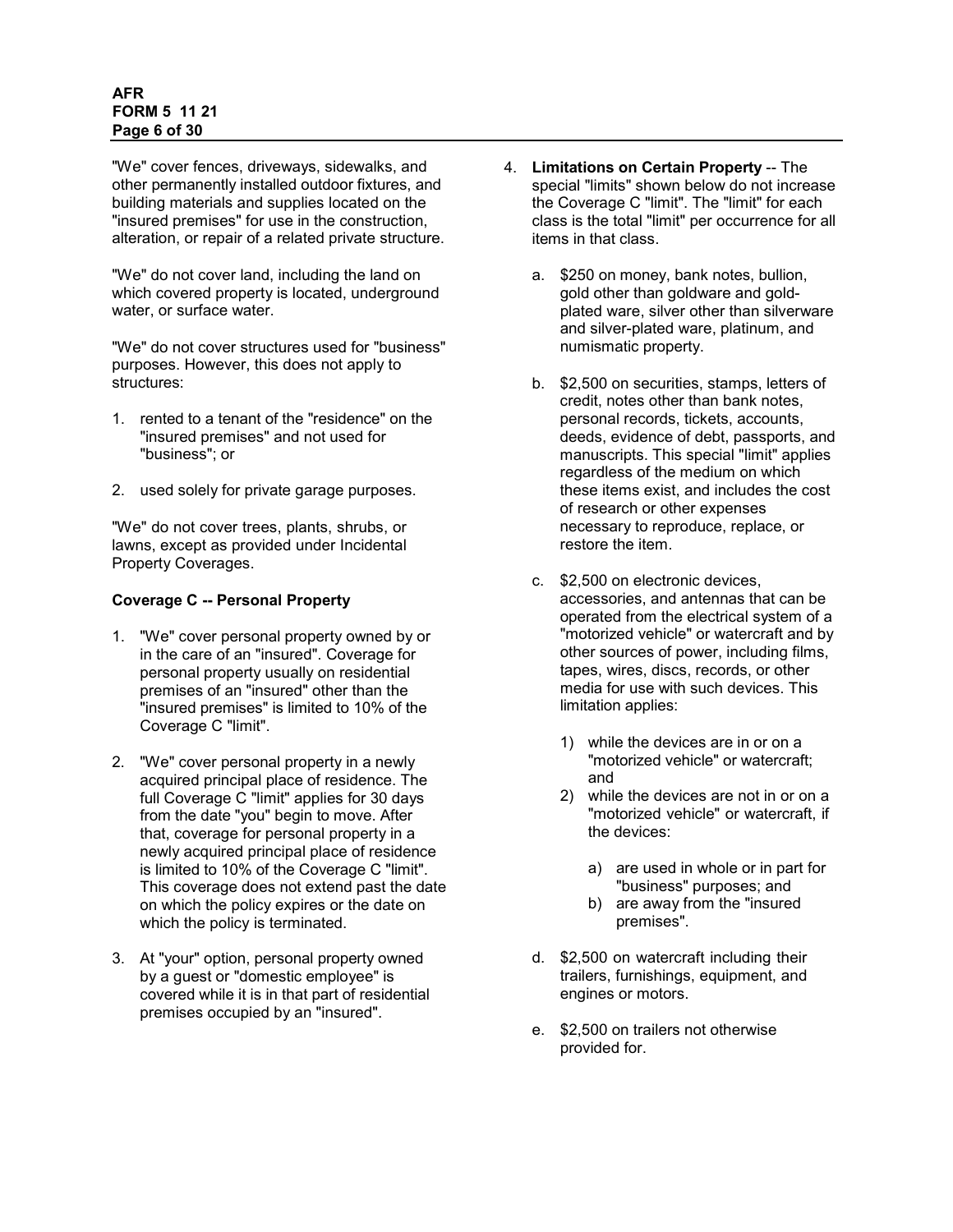- f. For loss by theft, misplacing, or losing:
	- 1) \$2,500 on jewelry, watches, precious and semiprecious stones, gems, and furs;
	- 2) \$2,500 on silverware, goldware, pewterware, and items plated with gold or silver; and
	- 3) \$2,500 on guns.
- g. \$2,500 on "motorized vehicles" used to assist the handicapped or to service the "insured premises" and not designed or licensed for use on public roads.
- h. For loss to personal property used, in whole or in part, for "business" purposes:
	- 1) \$2,500 on property while on the "insured premises"; and
	- 2) \$250 on property while away from the "insured premises". However, this special "limit" does not apply to electronic devices, accessories, and antennas, including films, tapes, wires, discs, records, or other media for use with such devices, that can be operated from the electrical system of a "motorized vehicle" or watercraft and by other sources of power.

These special "limits" include the cost of research or other expenses necessary to reproduce, replace, or restore "business" data.

- 5. **Personal Property Not Covered** -- "We" do not cover:
	- a. property covered by scheduled insurance;
- b. animals, birds, fish, or insects;
- c. "motorized vehicles", other than those subject to Limitations on Certain Property, including parts, equipment, and accessories while in or on a "motorized vehicle";
- d. aircraft, including their parts and equipment. This does not include model aircraft which is not designed or used to carry people or cargo;
- e. property of roomers or boarders who are not "insureds";
- f. trees, plants, shrubs, or lawns, except as provided under Incidental Property Coverages;
- g. loss that results from credit or debit cards, except as provided under Incidental Property Coverages; or
- h. land, including the land on which covered property is located, underground water, or surface water.

# **Coverage D -- Additional Living Costs and Loss of Rent**

"We" pay the necessary and reasonable increase in living costs "you" incur to maintain the normal standard of living of "your" household if a part of the "insured premises" occupied by "your" household is made unfit for use by an insured loss. "We" pay only for the period of time reasonably required to make the "insured premises" fit for use or until "your" household is permanently relocated, whichever is less. This period of time is not limited by the policy period.

.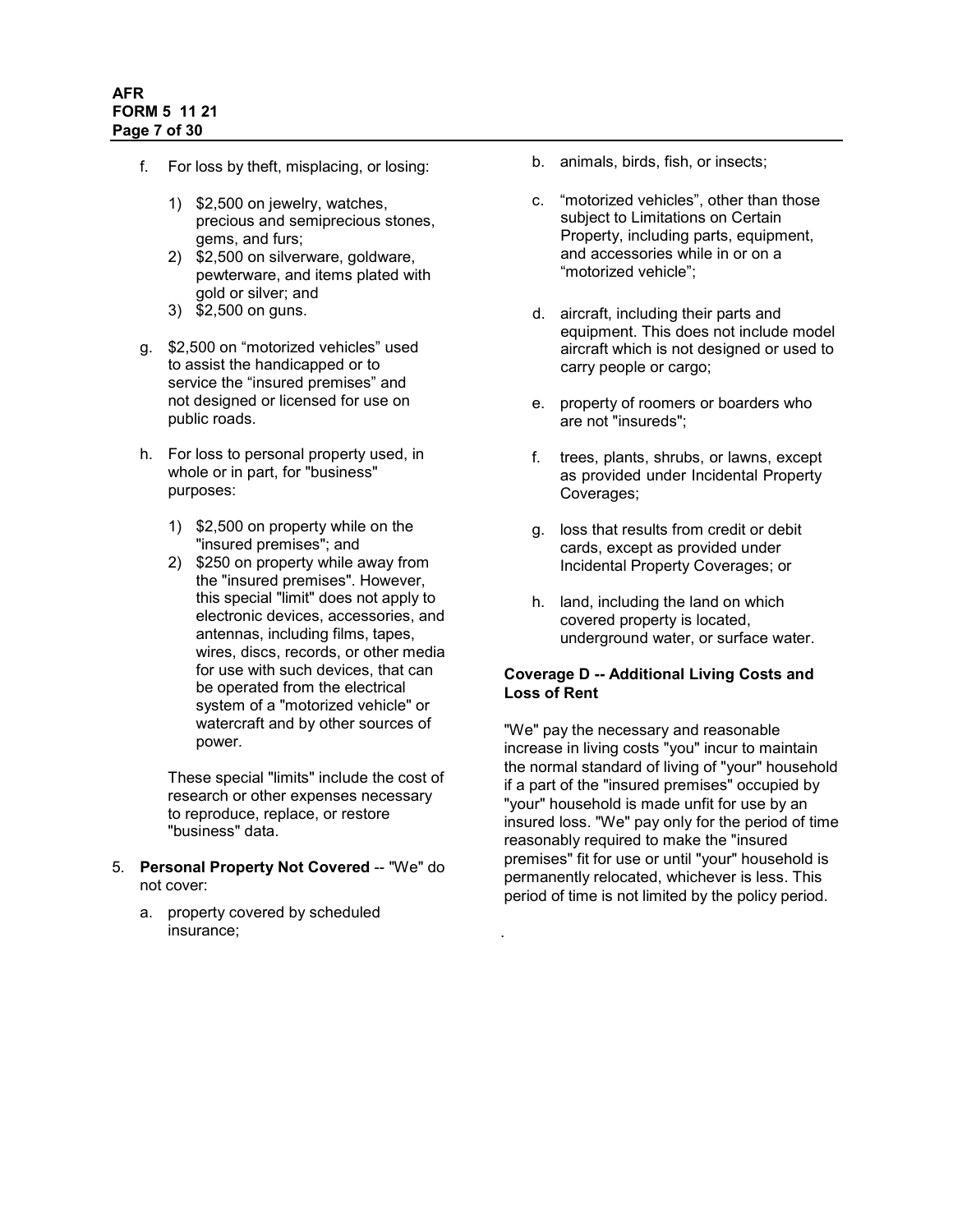#### **AFR FORM 5 11 21 Page 8 of 30**

"We pay for the rent "you" lose or the fair rental value if the part of the "insured Premises" rented or held for rental to others is made unfit for use by an insured loss. "We" pay only for the period of time reasonably required to make the "insured premises" fit for use or until "your" household is permanently relocated, whichever is less. Loss of rent is the amount "you" would have received less the charges and expenses that do not continue when the "insured premises" is unfit for use. This period of time is not limited by the policy period

"We" pay "your" additional living costs and loss of rent or fair rental value as described above for up to two weeks if a premises neighboring the "insured premises" is damaged from a peril insured against by this policy and "you" may not, by order of civil authority, use the "insured premises". This is not limited by the policy period.

"We" do not pay for loss of rent or costs due to the cancellation of a lease or an agreement.

The "limit" shown on the "declarations" for Coverage D is the most "we" pay for all of the coverages described above.

# <span id="page-7-0"></span>**INCIDENTAL PROPERTY COVERAGES**

This policy provides the following Incidental Property Coverages. They are subject to all of the "terms" of the applicable Coverages A, B, or C. These coverages provide additional insurance unless otherwise stated.

1. **Emergency Removal** -- "We" pay for direct physical loss to covered property that is moved from a premises to prevent a loss from perils insured against. The property is covered for up to 30 days, however this coverage does not extend past the date on which this policy expires.

"We" pay up to \$250 towing charge to move a covered mobile home that is in danger from a peril insured against.

This coverage does not increase the "limits" shown for the property being removed. The Exclusions That Apply To Property Coverages do not apply to this coverage, however "we" do not pay any "insured" for loss which results from any act committed by or at the direction of any "insured" with the intent to cause a loss.

2. **Debris Removal** -- "We" pay for the cost to remove the debris of covered property after a loss. The loss must be caused by a peril that applies to the damaged property. "We" also pay for the cost to remove volcanic ash, dust, or particulate matter that causes direct physical loss to property covered under Coverages A, B, or C.

"We" will not pay more for direct physical loss to property and debris removal combined than the "limit" that applies to the damaged property. However, when the covered loss plus the cost of debris removal is more than the applicable "limit", "we" will pay up to an extra 5% of the applicable "limit" to cover the cost of debris removal.

This coverage does not include any cost or expense to test for, monitor, clean up, remove, contain, treat, detoxify, neutralize, or in any way respond to or assess the effects of "pollutants".

"We" also pay the cost to remove fallen trees which:

- a. cause damage to property covered under Coverages A, B, or C; or
- b. obstruct access to a driveway on the "insured premises";

if the falling of the tree is caused by a peril insured against under Coverage C and coverage is not provided elsewhere by this policy.

Regardless of the number of fallen trees, the most "we" will pay is \$500 per occurrence.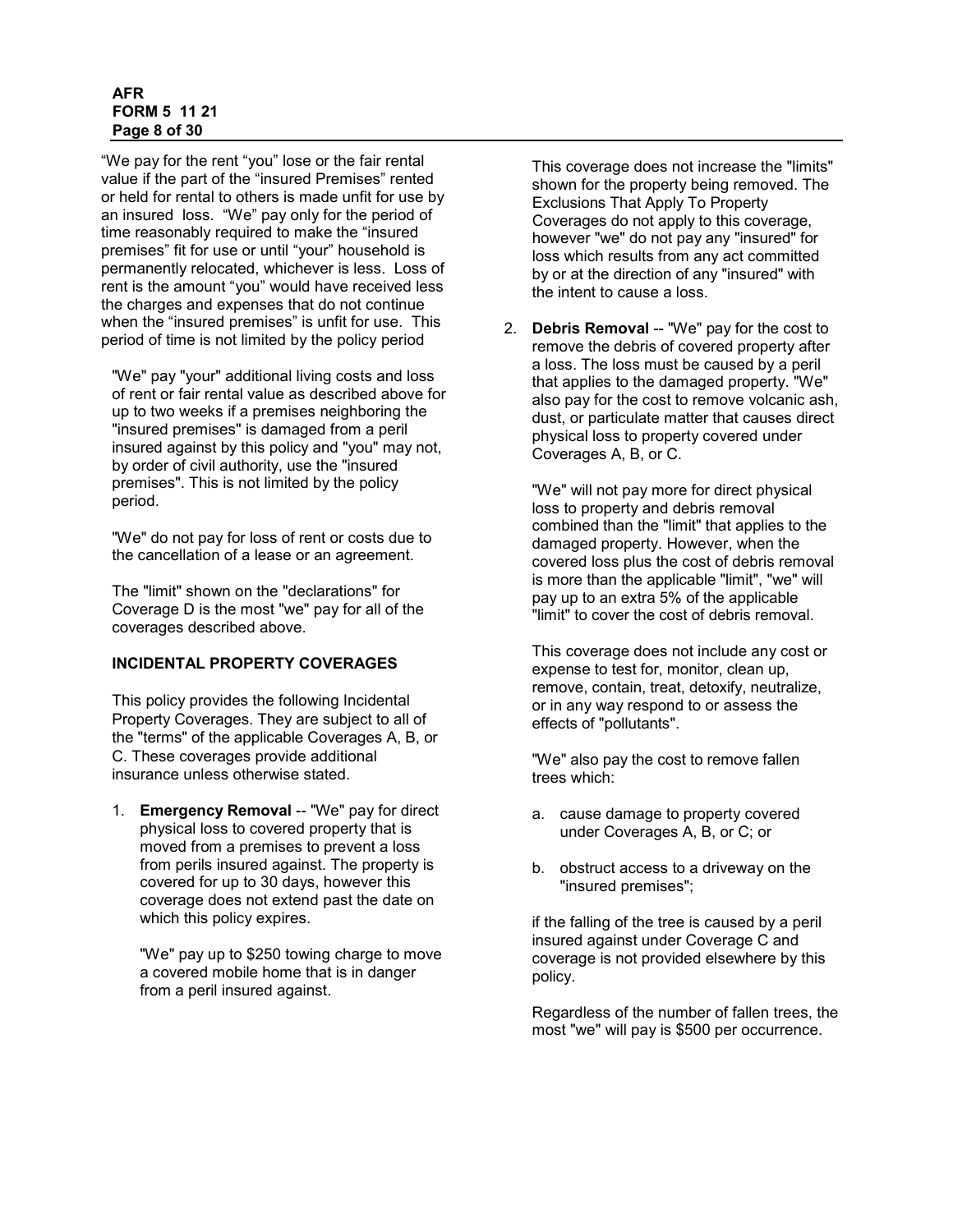# **AFR FORM 5 11 21 Page 9 of 30**

3. **Increased Cost -- Ordinance or Law** -- "We" pay for the increased cost which results from the enforcement of a code, ordinance, or law which regulates the use, construction, repair, or demolition of property or the removal of its debris when loss to property covered under Coverages A or B is caused by a peril insured against.

"We" will not pay more for direct physical loss to property and the increased costs combined than the "limit" that applies to the damaged property. However, when the covered loss plus the increased cost is more than the applicable "limit", "we" will pay up to an extra 10% of the applicable "limit" to cover the increased cost which results from the enforcement of a code, ordinance, or law which regulates the use, construction, repair, or demolition of the property or the removal of its debris.

However, "we" do not pay for:

- a. any loss in value of property which results from the enforcement of a code, ordinance, or law; or
- b. any loss, cost, or expense which results from the enforcement of a code, ordinance, or law requiring that any "insured" or others test for, monitor, clean up, remove, contain, treat, detoxify, neutralize, or in any way respond to or assess the effects of "pollutants".
- 4. **Fire Department Service Charge** -- "We" pay for charges assumed by "you" under a contract or agreement when a fire department is called to save or protect covered property from a peril insured against.

The most "we" pay is \$1,000 per occurrence unless a higher "limit" is shown on the "declarations".

- 5. **Credit Card, Forgery, and Counterfeit Money** -- "We" pay for loss if an "insured":
	- a. by law must pay for the unauthorized use of credit or debit cards issued or registered in the name of an "insured";
	- b. has a loss when checks, drafts, notes, or negotiable instruments are forged or altered; or
	- c. accepts in good faith counterfeit United States or Canadian paper money.

The most "we" pay is \$5,000 per occurrence unless a higher "limit" is shown on the "declarations".

"We" do not pay for a loss if:

- a. an "insured" has not complied with the rules under which the credit or debit card was issued;
- b. the loss is caused by the dishonesty of an "insured";
- c. the loss results from the "business" of an "insured"; or
- d. the loss occurs while a person who is not an "insured" has the credit or debit card with the consent of an "insured".
- 6. **Trees, Plants, Shrubs, or Lawns** -- "We" pay for direct physical loss to trees, plants, shrubs, or lawns on the "insured premises" caused by:
	- a. fire or lightning, explosion, riot or civil commotion, aircraft;
	- b. vehicles if not owned or operated by an occupant of the "insured premises"; or
	- c. vandalism or theft.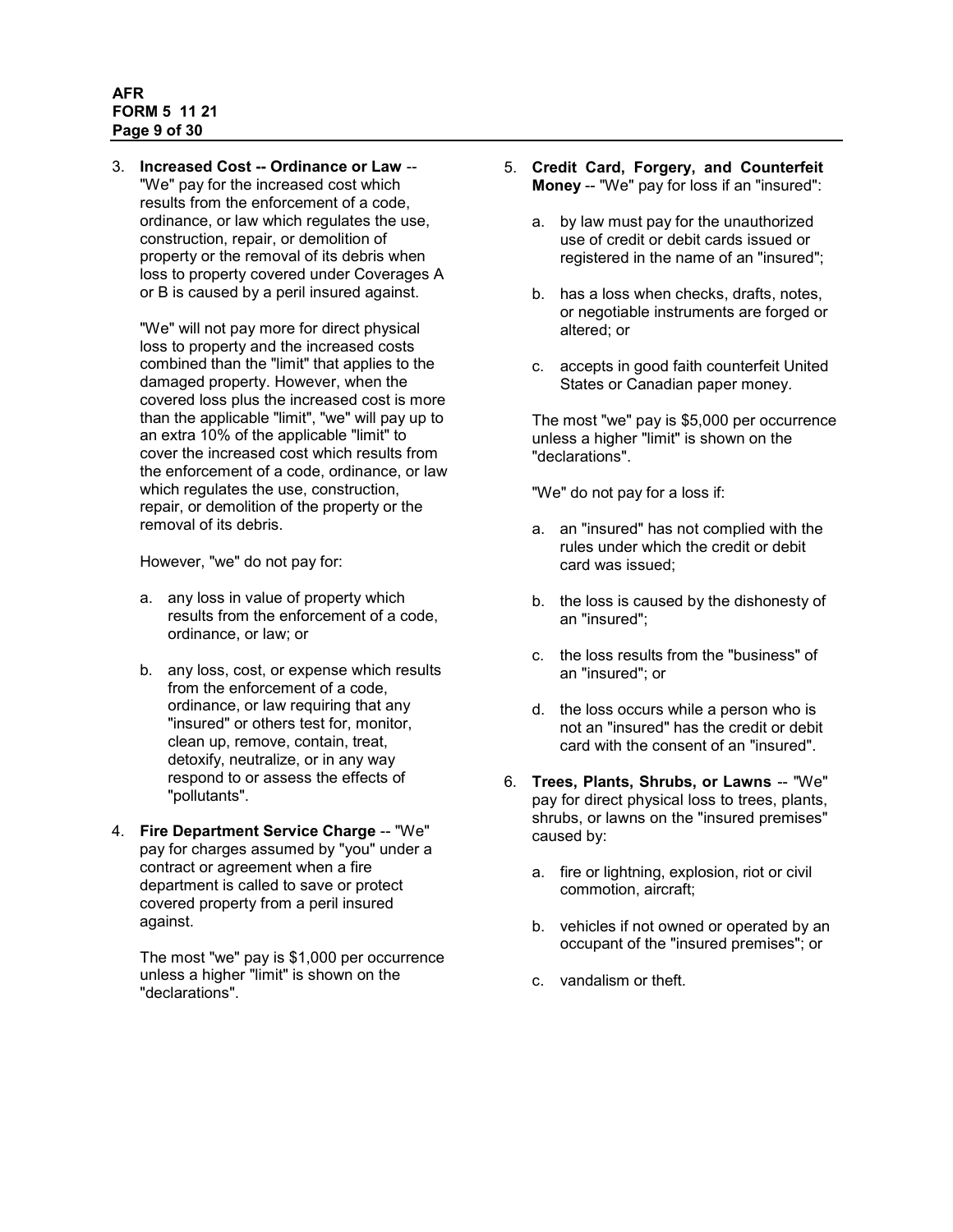### **AFR FORM 5 11 21 Page 10 of 30**

"You" may apply up to 10% of the Coverage C "limit" to cover trees, plants, shrubs, or lawns. "We" do not pay more than \$500 for each tree, plant, or shrub. This includes the cost to remove the debris of the covered item.

"We" do not cover trees, plants, shrubs, or lawns grown for "business".

- 7. **Grave Markers** -- "We" pay up to \$2,500 for direct physical loss to grave markers and mausoleums caused by a peril insured against under Coverage C.
- 8. **Collapse** -- "We" pay for direct physical loss to property covered under Coverages A and B involving the collapse of a building or a part of a building caused by the following:
	- a. a peril insured against under Coverages A and B;
	- b. hidden insect or vermin damage or hidden decay;
	- c. weight of contents or people;
	- d. weight of rain which collects on a roof; or
	- e. the use of defective materials or methods in construction or repair if the collapse occurs during the course of construction or repair.

Under b. through e. above, unless the loss is the direct result of the collapse of a building, "we" do not pay for loss to awnings; swimming pools; fences; patios; paved areas; retaining walls; bulkheads; foundations; wharves; docks; piers; underground pipes, flues, and drains; cesspools; or septic tanks.

Collapse does not mean settling, cracking, shrinking, bulging, or expanding. This coverage does not increase the "limits" shown for the property covered.

Under Exclusions That Apply To Property Coverages, the exclusion for Errors, Omissions, and Defects does not apply to this coverage.

9. **Glass Breakage** -- "We" pay for breakage of glass that is part of a structure. "We" pay to replace the damaged glass with safety glazing materials if required by code, ordinance, or law. "We" also pay for direct physical loss to covered property which is damaged by the breakage of glass that is part of a structure. However, "we" do not pay for loss on the "insured premises" if the "residence" is vacant for more than 30 days in a row just before the loss. A "residence" being built is not vacant.

This coverage does not increase the "limits" shown for the property covered.

- 10. **Refrigerated Food Spoilage** -- "We" pay for spoilage of food in a freezer or refrigerated unit on the "insured premises". The spoilage must be caused by change in temperature resulting from:
	- a. interruption of electrical service to refrigeration equipment caused by damage to the generating or transmission equipment; or
	- b. mechanical or electrical breakdown of the refrigeration equipment.

"You" must maintain the refrigeration equipment in proper working order.

The most "we" pay is \$500 per occurrence unless a higher "limit" is shown on the "declarations".

Under Exclusions That Apply To Property Coverages, Power Disruption and the reference to mechanical breakdown under Wear and Tear do not apply to this coverage.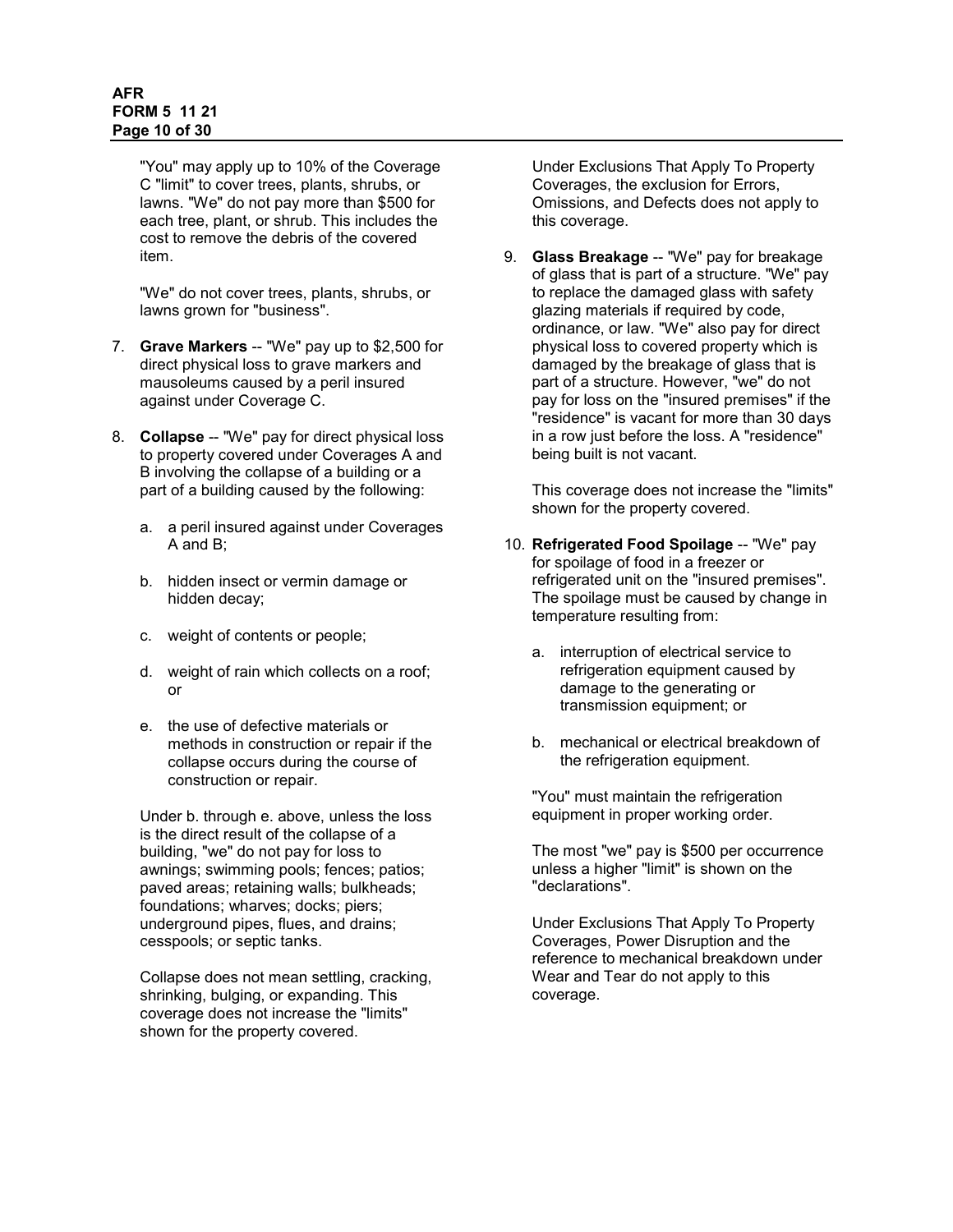## **AFR FORM 5 11 21 Page 11 of 30**

- 11. **Loss Assessment** -- "We" pay for "your" share of an assessment made by "your" homeowners, condominium, mobilehomeowners, or similar residential association. Coverage applies only when the assessment:
	- a. is made during the policy period;
	- b. results from direct loss to the property owned collectively by all association members and is caused by a peril insured against described under Coverage A other than:
		- 1) earthquake; or
		- 2) land shock waves or tremors before, during, or after a volcanic eruption, explosion, or effusion; and
	- c. is charged against "you" as owner or tenant of the premises shown on the "declarations" as the described location.

However, "we" do not pay for assessments charged against "you" or "your" association by any governmental body or authority.

The most "we" pay is \$1,500 per occurrence. This "limit" is the most "we" pay for any one loss, regardless of the number of assessments.

Under Policy Conditions, Policy Period does not apply to this coverage.

#### 12. **Lock and Garage Door Transmitter Replacement** -- "We" pay to replace the locks on exterior doors of "your" "residence" if the keys to these locks are lost or stolen. "We" also pay to replace the portable transmitter to "your" automatic garage door opener on the "insured premises" if the transmitter is lost or stolen.

<span id="page-10-0"></span>"You" must notify "us" in writing within 72 hours of discovering the loss. The most "we" pay is \$500 per occurrence.

# **PERILS INSURED AGAINST -- COVERAGES A, B, C, AND D**

**Coverage A -- Residence, Coverage B -- Related Private Structures, and Coverage C -- Personal Property --** "We" insure property covered under Coverages A, B, and C for risks of direct physical loss, unless the loss is excluded under the Exclusions That Apply To Property Coverages.

# <span id="page-10-1"></span>**EXCLUSIONS THAT APPLY TO PROPERTY COVERAGES**

- 1. "We" do not pay for loss if one or more of the following exclusions apply to the loss, regardless of other causes or events that contribute to or aggravate the loss, whether such causes or events act to produce the loss before, at the same time as, or after the excluded causes or events.
	- a. **Ordinance or Law** -- "We" do not pay for:
		- 1) any loss or increased cost which results from the enforcement of a code, ordinance, or law which regulates the use, construction, repair, or demolition of property or the removal of its debris, except as provided under Incidental Property Coverages;
		- 2) any loss in value of property which results from the enforcement of a code, ordinance, or law; or
		- 3) any loss, cost, or expense which results from the enforcement of a code, ordinance, or law requiring that any "insured" or others test for, monitor, clean up, remove, contain, treat, detoxify, neutralize, or in any way respond to or assess the effects of "pollutants".

This applies whether or not there has been physical damage to covered property.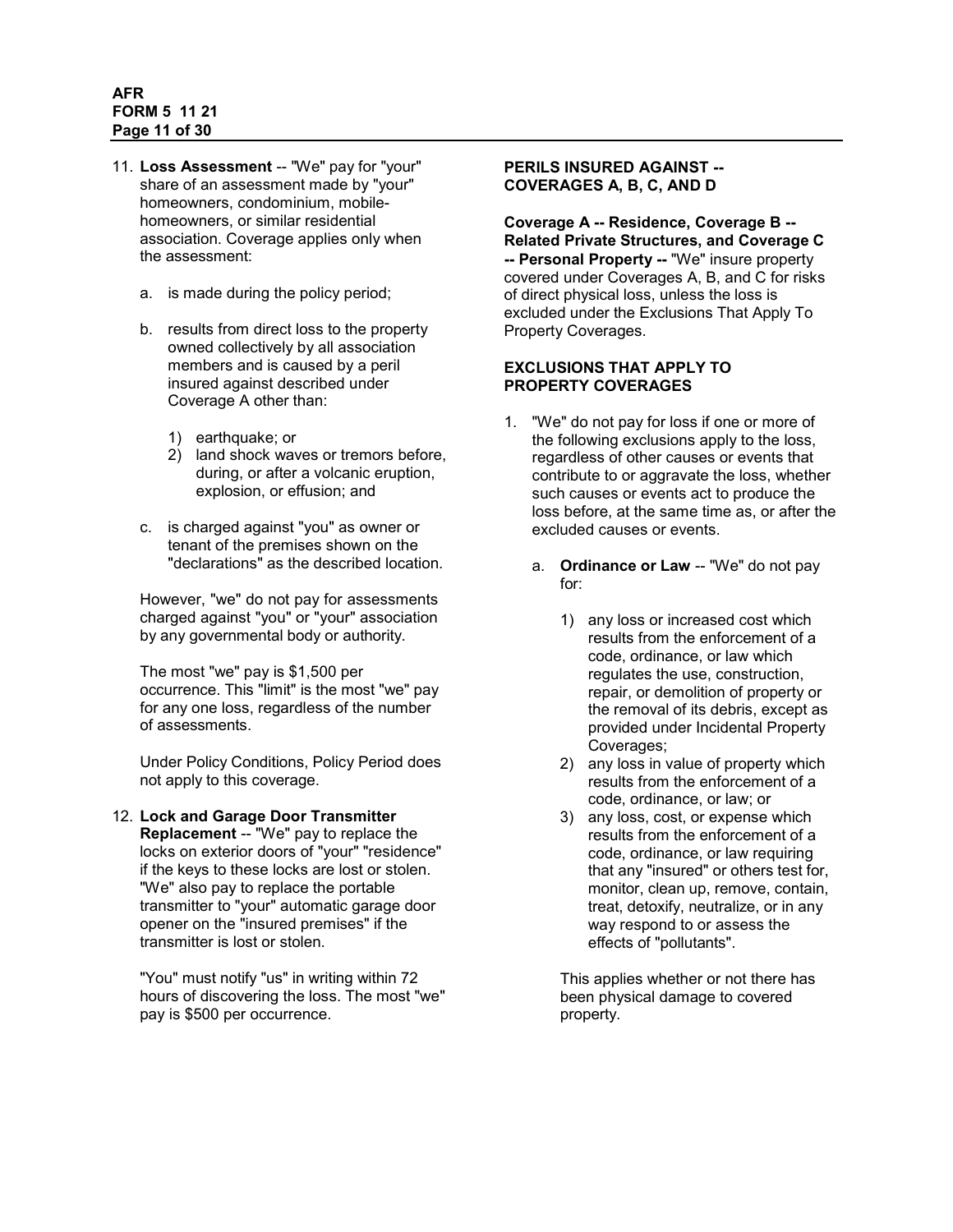b. **Civil Authority** -- "We" do not pay for a loss which results from order of civil authority, except as provided under Coverage D.

"We" do pay for loss which results from acts of a civil authority to prevent the spread of fire. "We" do not pay if the fire was caused by an excluded peril.

- c. **Nuclear Hazard** -- "We" do not pay for loss which results from nuclear reaction, nuclear radiation, or radioactive contamination (whether controlled or uncontrolled; whether caused by, contributed to, or aggravated by a peril insured against; and whether caused by natural, accidental, or artificial means). Loss caused by nuclear hazard is not considered loss caused by fire, explosion, or smoke. Direct loss by fire resulting from the nuclear hazard is covered.
- d. **War** -- "We" do not pay for loss which results from declared or undeclared war, civil war, insurrection, rebellion, revolution, warlike act by a military force or military personnel, or destruction, seizure, or use of property for a military purpose. It includes the consequences of these. Discharge of a nuclear weapon is deemed an act of war even if it is accidental.
- e. **Neglect** -- "We" do not pay for loss which results from the neglect of the "insured" to use all reasonable means to save and preserve covered property at and after the time of a loss.
- f. **Earth Movement** -- This exclusion applies only to property covered under Coverages A and B.

"We" do not pay for loss which results from earth movement whether the earth movement results from natural or

artificial causes. Earth movement includes but is not limited to:

- 1) earthquake;
- 2) landslide, subsidence, erosion;
- 3) mudflow;
- 4) earth sinking, rising, shifting, expanding, or contracting. This does not include "sinkhole collapse"; and
- 5) volcanic eruption, explosion, or effusion. Volcanic eruption, explosion, or effusion does not include "volcanic action".

"We" do pay for direct loss caused by fire; explosion (other than a volcanic explosion); and theft resulting from earth movement.

"We" do pay for the breakage of glass that is part of a covered structure resulting from earth movement.

- g. **Water Damage** -- "We" do not pay for loss which results from the following:
	- 1) flood, surface water, waves, tidal water, overflow of a body of water, or spray, all whether driven by wind or not;
	- 2) water or sewage which backs up through sewers or drains or water which overflows from within a sump pump, sump pump well, or other type of system designed to remove subsurface water which is drained from the foundation area; or
	- 3) water below the surface of the ground. This includes water which exerts pressure on, or seeps or leaks through or into a building, sidewalk, driveway, foundation, swimming pool, or other structure.

"We" do pay for direct loss caused by water damage to property covered under Coverage C while away from an "insured premises" or a location owned by, rented to, occupied by, used by, or in the care of an "insured".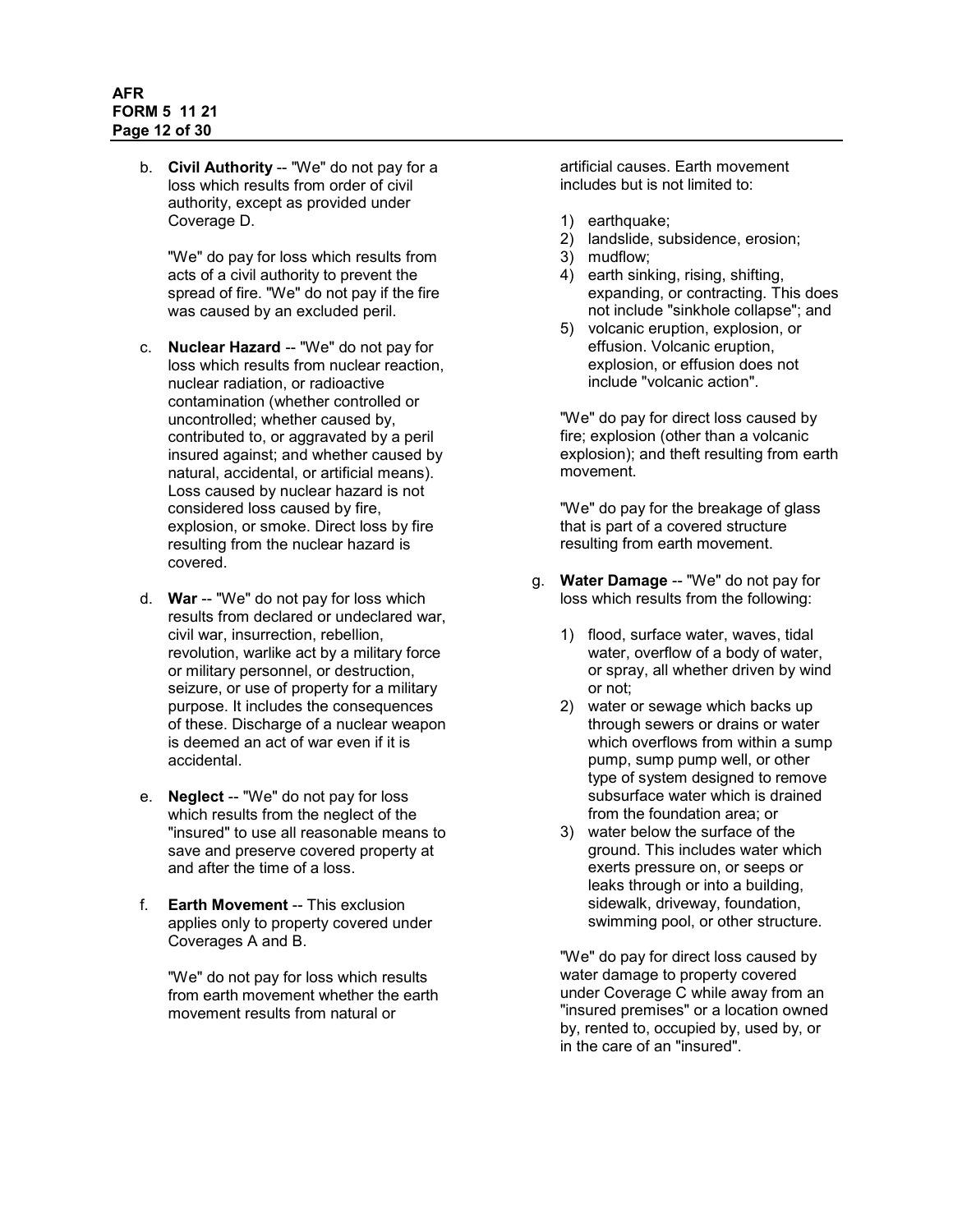### **AFR FORM 5 11 21 Page 13 of 30**

"We" do pay for direct loss caused by fire; explosion (other than a volcanic explosion); and theft resulting from water damage.

h. **Power Disruption** -- "We" do not pay for loss which results from the disruption of power or other utility service, whether or not it is caused by a peril insured against, if the cause of the disruption is not on the "insured premises".

"We" do pay for direct loss that is otherwise covered by this policy which occurs on the "insured premises" as a result of the disruption of power.

- i. **Intentional Acts** -- "We" do not pay any "insured" for loss which results from any act committed by or at the direction of any "insured" with the intent to cause a loss.
- 2. "We" do not pay for loss if one or more of the following exclusions apply to the loss. However, "we" do pay for an ensuing loss that results from any of the following, unless the ensuing loss itself is excluded.
	- a. **Weather Conditions** -- "We" do not pay for loss which results from weather conditions that initiate, set in motion, or in any way contribute to losses excluded under exclusions 1.a. through 1.i. above.
	- b. **Errors, Omissions, and Defects** -- "We" do not pay for loss which results from one or more of the following:
		- 1) an act, error, or omission (negligent or not) relating to:
			- a) land use;
			- b) the design, specification, construction, workmanship, or installation of property;
- c) planning, zoning, development, surveying, siting, grading, compaction; or
- d) maintenance of property (including land, structures, or improvements);

whether on or off the "insured premises"; or

2) a defect, a weakness, the inadequacy, a fault, or unsoundness in materials used in construction or repair whether on or off the "insured premises";

except as provided under the Incidental Property Coverage for Collapse.

- c. **Freezing, Discharge, Leakage, or Overflow -- Unoccupied Residence** -- "We" do not pay for loss caused by freezing or the resulting discharge, leakage, or overflow from any plumbing, heating, air-conditioning, or automatic fire protective sprinkling system; water heater; or domestic appliance if the "residence" is vacant, unoccupied, or under construction and unoccupied. This exclusion does not apply if "you" take reasonable care to:
	- 1) maintain heat in the building or mobile home; or
	- 2) shut off the water supply and completely empty liquids from such system, heater, or appliance.
- d. **Freezing, Thawing, Pressure, or Weight of Ice or Water** -- "We" do not pay for damage caused by freezing, thawing, pressure, or weight of ice or water, whether driven by wind or not, to structures (other than structures that are buildings, carports, or mobile homes) such as: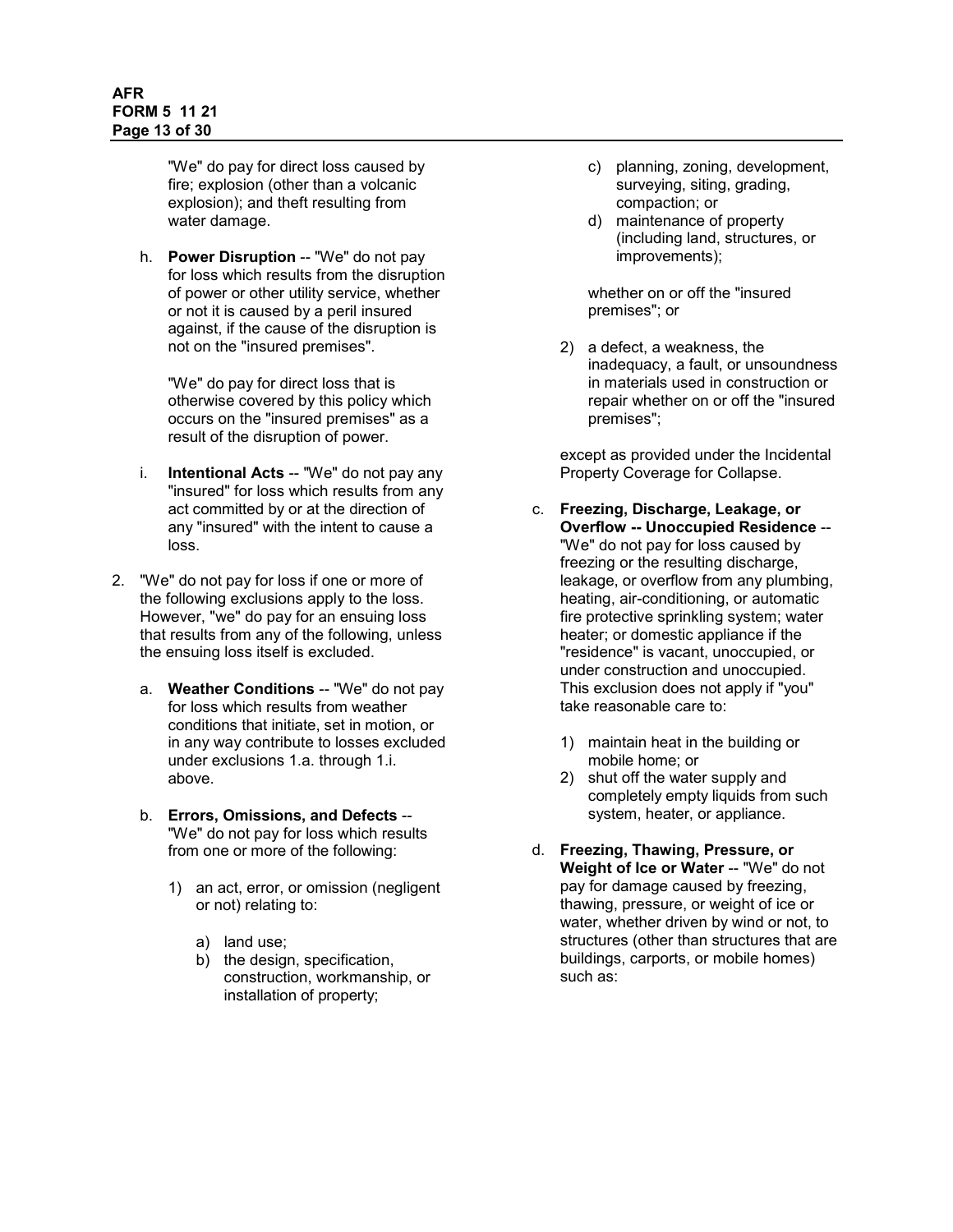- 1) swimming pools, fences, patios, paved areas;
- 2) retaining walls, bulkheads, foundations; or
- 3) wharves, docks, or piers.
- e. **Theft** -- "We" do not cover theft or attempted theft in or to a dwelling being built, or theft of materials or supplies for use in construction of the dwelling, until the dwelling is occupied for its intended use.
- f. **Wear and Tear** -- "We" do not pay for loss which results from wear and tear, marring, deterioration, inherent vice, latent defect, mechanical breakdown, rust, wet or dry rot, corrosion, mold, contamination, or smog.
- g. **Settling, Cracking, Shrinking, Bulging, or Expanding -- "We" do not** pay for loss caused by the settling, cracking, shrinking, bulging, or expanding of a building, mobile home, pavements, patios, or other outdoor structures.
- h. **Animals, Birds, Vermin, Rodents, or Insects** -- "We" do not pay for loss caused by animals owned or kept by an "insured", birds, vermin, rodents, or insects, except as provided under Incidental Property Coverages.
- i. **Smoke** -- "We" do not pay for damage caused by smoke from agricultural smudging or industrial operations.
- j. **Pollution** -- "We" do not pay for loss caused by the release, discharge, dispersal, seepage, migration, or escape of "pollutants", unless the release, discharge, dispersal, seepage, migration, or escape is caused by a "specified peril".

"We" do pay for loss not otherwise excluded caused by liquids or steam which escape from a plumbing, heating, air conditioning, or automatic fire protective sprinkling system; water heater; or domestic appliance resulting from a cause or event excluded under exclusions 2.f. through 2.j. above. This includes the reasonable cost of removing and replacing those parts of the building or mobile home needed to repair the system, heater, or appliance. This does not include loss to the system, heater, or appliance from which the liquid or steam escapes.

- 3. The following exclusions apply only to property covered under Coverages A and B. However, "we" do pay for an ensuing loss that results from any of the following, unless the ensuing loss itself is excluded.
	- a. **Vandalism** -- "We" do not pay for loss caused by vandals if the "residence" is vacant for more than 30 days in a row just before the loss. A "residence" being built is not vacant.
	- b. **Seepage or Leakage** -- "We" do not pay for loss caused by repeated or continuous seepage or leakage of liquids or steam from within a plumbing, heating, air-conditioning, or automatic fire protective sprinkling system; water heater; or domestic appliance.
	- c. **Collapse** -- "We" do not pay for loss caused by collapse, except as provided under Incidental Property Coverages.
- 4. The following exclusions apply only to property covered under Coverage C.
	- a. **Breakage** -- "We" do not pay for loss caused by breakage of eyeglasses, glassware, statuary, marble, bric-a-brac, porcelains, and similar fragile articles.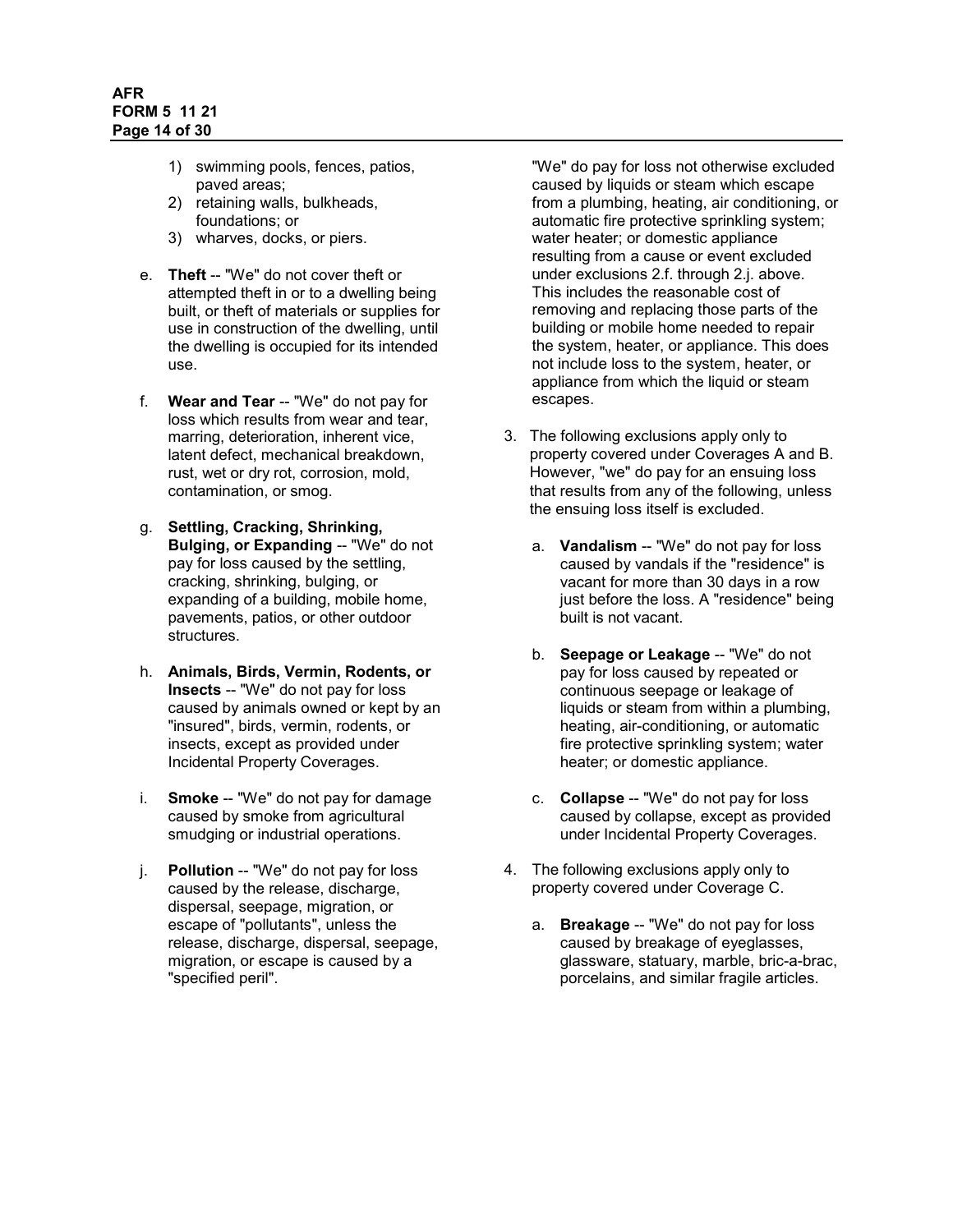However, this exclusion does not apply to:

- 1) jewelry; watches; bronzes; cameras and photographic lenses; or
- 2) loss caused by fire; lightning; windstorm; hail; smoke (other than smoke from agricultural smudging or industrial operations); explosion; riot; civil commotion; aircraft; vehicles; vandalism; collapse of a building or mobile home (or any part of a building or mobile home); earthquake; volcanic eruption, explosion, or effusion; water not otherwise excluded; theft or attempted theft; sudden and accidental tearing apart, cracking, burning or bulging of a heating, airconditioning, or automatic fire protective sprinkling system or water heater; "volcanic action"; or "sinkhole collapse".
- b. **Watercraft** -- "We" do not pay for loss to watercraft, including their trailers, furnishings, equipment, and outboard engines or motors caused by collision, sinking, swamping, or stranding. This exclusion does not apply to collision of watercraft with a "motorized vehicle".
- c. **Dampness and Temperature** -- "We" do not pay for loss caused by dampness of atmosphere or extremes of temperature. This does not apply to loss caused directly by rain, snow, sleet, or hail.
- d. **Refinishing, Renovating, or Repairing** -- "We" do not pay for loss to property, other than jewelry, watches, and furs, occasioned by or actually resulting from a refinishing, renovating, or repairing process.

# <span id="page-14-0"></span>**LIABILITY COVERAGES**

### **PRINCIPAL COVERAGES -- LIABILITY AND MEDICAL PAYMENTS TO OTHERS**

**Coverage L -- Personal Liability** -- "We" pay, up to "our" "limit", all sums for which an "insured" is liable by law because of "bodily injury" or "property damage" caused by an "occurrence" to which this coverage applies. "We" will defend a suit seeking damages if the suit resulted from "bodily injury" or "property damage" not excluded under this coverage. "We" may make investigations and settle claims or suits that "we" decide are appropriate. "We" do not have to provide a defense after "we" have paid an amount equal to "our" "limit" as a result of a judgment or written settlement.

### **Coverage M -- Medical Payments To Others** --

"We" pay the necessary medical expenses if they are incurred or medically determined within three years from the date of an accident causing "bodily injury" covered by this policy. Medical expenses means the reasonable charges for medical, surgical, X-ray, dental, ambulance, hospital, professional nursing, and funeral services; prosthetic devices; hearing aids; prescription drugs; and eyeglasses, including contact lenses. This applies only to:

- 1. a person on the "insured premises" with the permission of an "insured"; and
- 2. a person away from the "insured premises" if the "bodily injury":
	- a. is a result of a condition on an "insured premises";
	- b. is caused by an activity of an "insured";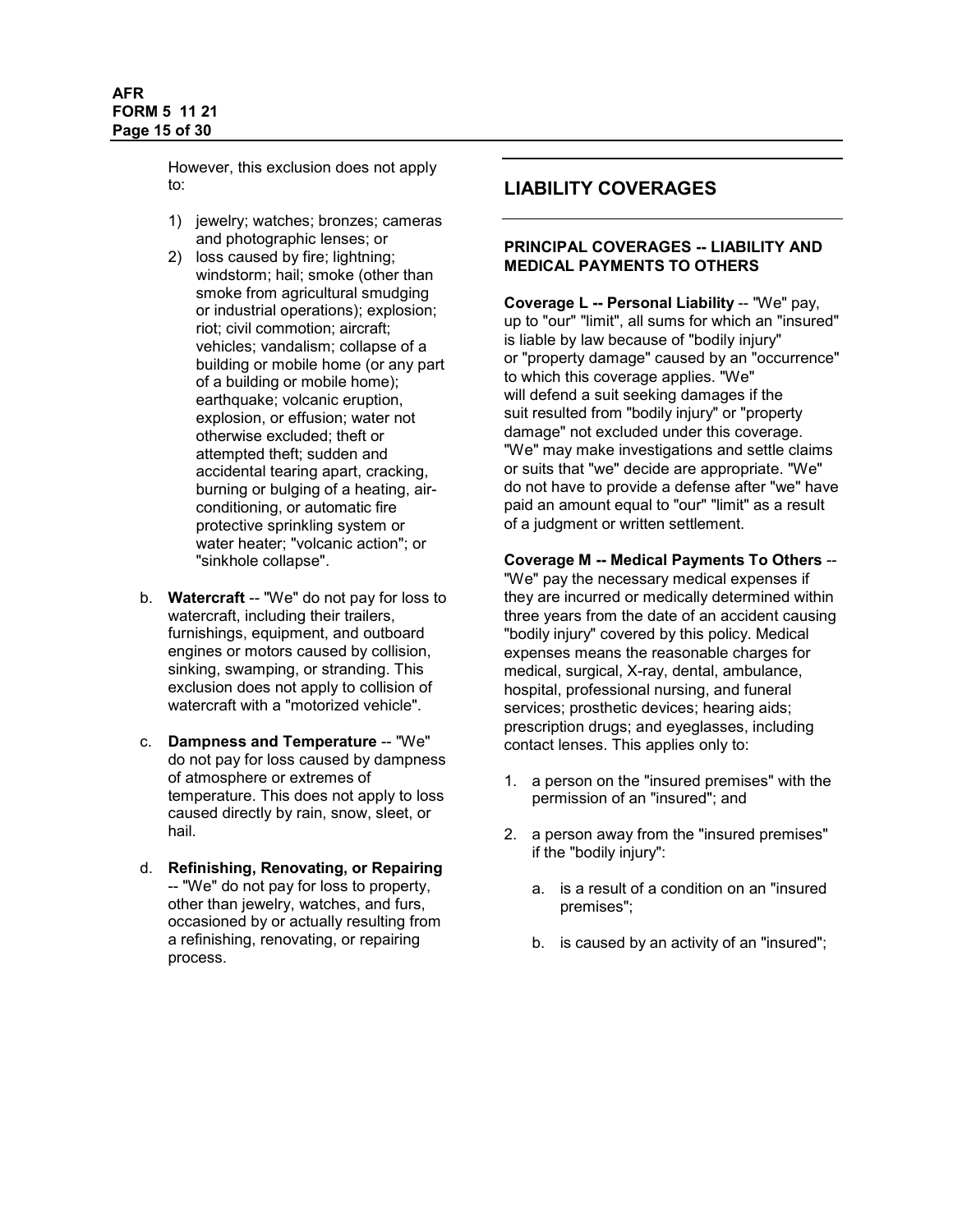- c. is caused by a person in the course of performing duties as a "domestic employee";
- d. is caused by an animal owned by or in the care of an "insured"; or
- e. is sustained by a "domestic employee" and arises out of and in the course of employment.

#### <span id="page-15-0"></span>**INCIDENTAL LIABILITY COVERAGES**

This policy provides the following Incidental Liability Coverages. They are subject to all of the "terms" of Coverages L and M. Except for Damage to Property of Others, Claims and Defense Cost, First Aid Expense, and Loss Assessment, they do not increase the "limits" stated for the Principal Coverages.

1. **Damage to Property of Others** -- Regardless of an "insured's" legal liability, "we" pay for property of others damaged by an "insured", or "we" repair or replace the property, to the extent practical, with property of like kind and quality. "Our" "limit" for this coverage is \$500 per "occurrence".

The exclusions that apply to Coverages L and M do not apply to this coverage. However, "we" do not pay for damage to property:

- a. owned by an "insured", or owned by, rented to, or leased to another resident of "your" household or the tenant of an "insured";
- b. caused intentionally by an "insured" who has attained the age of 13; or
- c. resulting in whole or in part from:
	- 1) activities related to a "business" of an "insured";
	- 2) premises owned, rented, or controlled by an "insured", other than an "insured premises"; or
- 3) the ownership, operation, maintenance, use, occupancy, renting, loaning, entrusting, supervision, loading, or unloading of "motorized vehicles", aircraft, or watercraft. "We" do pay for "property damage" to "motorized vehicles" not subject to "motor vehicle" registration and not owned by an "insured" if the "motorized vehicle" is used only to service the premises or if it is designed for recreational use off public roads.
- 2. **Contracts and Agreements** -- "We" pay for damages for "bodily injury" or "property damage" where the liability of others is assumed by an "insured" under a written contract:
	- a. that directly relates to the ownership, maintenance, or use of an "insured premises"; or
	- b. if the contract was made before the loss.

The loss causing the "bodily injury" or "property damage" must have occurred during the policy period.

- 3. **Claims and Defense Cost** -- If "we" defend a suit, "we" pay:
	- a. the costs taxed to an "insured";
	- b. the costs incurred by "us";
	- c. the actual loss of earnings by an "insured" for time spent away from work at "our" request ("We" pay up to \$50 per day.);
	- d. the necessary costs incurred by "you" at "our" request;
	- e. the interest which accrues after the entry of a judgment, but ending when "we" tender or pay up to "our" "limit";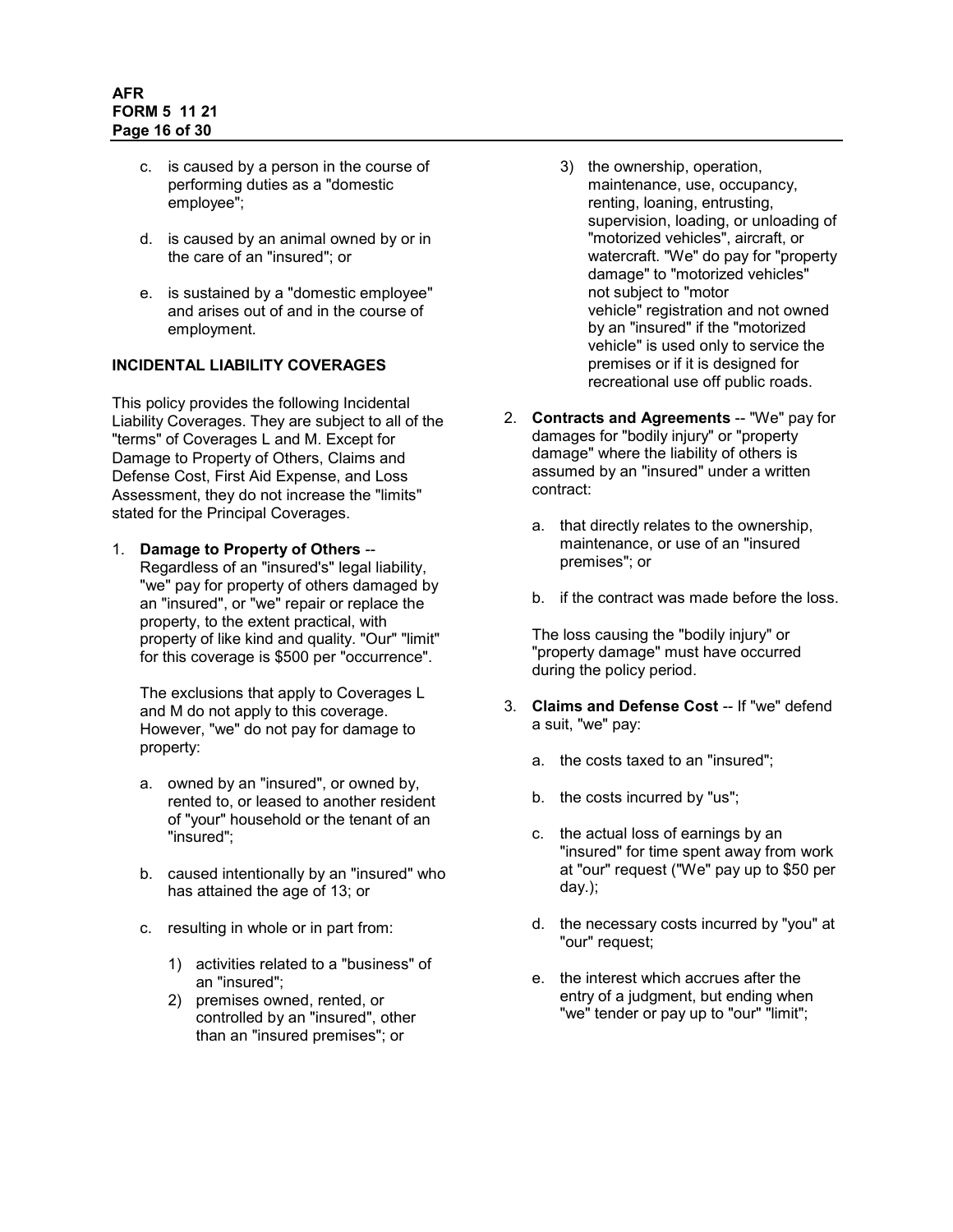# **AFR FORM 5 11 21 Page 17 of 30**

- f. the premiums on appeal bonds or bonds for the release of attachments up to "our" "limit" ("We" are not required to apply for or furnish bonds.);
- g. the premiums up to \$500 per bail bond required of an "insured" because of an accident or a traffic law violation arising out of the use of a vehicle to which Coverages L and M apply ("We" are not required to apply for or furnish bonds.); and
- h. prejudgment interest awarded against an "insured" on that part of the judgment "we" pay. If "we" offer to pay the "limit", "we" will not pay any prejudgment interest based on that period of time after the offer.
- 4. **First Aid Expense** -- "We" pay the expenses incurred by an "insured" for first aid to persons, other than "insureds", for "bodily injury" covered by this policy.
- 5. **Motorized Vehicles** -- "We" pay for the "bodily injury" or the "property damage" which:
	- a. occurs on the "insured premises" and is a result of the ownership, maintenance, use, loading, or unloading of:
		- 1) a "motorized vehicle" if it is not subject to "motor vehicle" registration because of its type or use; or
		- 2) a "recreational motor vehicle".
	- b. results from:
		- 1) a golf cart while used for golfing purposes;
		- 2) a utility, boat, camp, or mobile home trailer. However, this coverage does not apply to "bodily injury" or "property damage" resulting from a trailer which:
- a) is carried on, towed by, or attached to a "motor vehicle" or a "recreational motor vehicle"; or
- b) becomes detached while being carried on or towed by a "motor vehicle" or a "recreational motor vehicle"; or
- 3) a "motorized vehicle" which is designed only for use off public roads and which is used mainly to service the "insured premises". However, this coverage does not apply to "bodily injury" or "property damage" which results from a "motorized vehicle" owned by an "insured" while used for recreational purposes away from the "insured premises", other than a golf cart while used for golfing purposes.
- c. results from an "insured's" use of a "recreational motor vehicle" which is not owned by an "insured".

# 6. **Watercraft** --

- a. "We" pay for the "bodily injury" or the "property damage" which results from the maintenance, use, loading, or unloading of:
	- 1) a watercraft while it is on the "insured premises";
	- 2) a watercraft which is not owned by or rented to an "insured" if the loss is a result of the activities of an "insured";
	- 3) a watercraft which is not owned by an "insured" and which is powered by inboard or inboard/outboard engines or motors which total 50 horsepower or less;
	- 4) a sailing vessel with or without auxiliary power which is owned by or is rented to an "insured" and is less than 26 feet in overall length;
	- 5) a watercraft which is powered by outboard engines or motors which total 50 horsepower or less; or
	- 6) a watercraft which is in storage.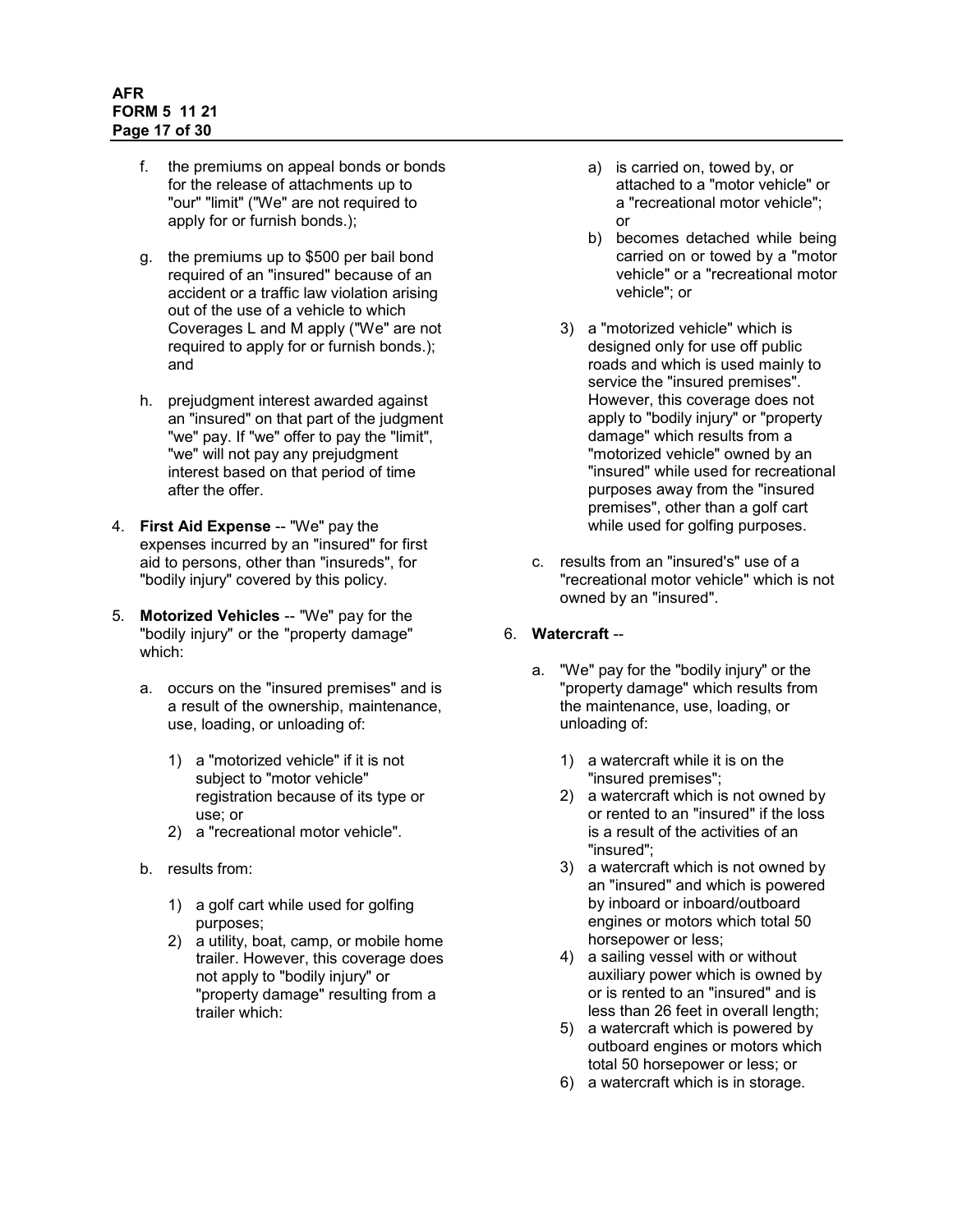## **AFR FORM 5 11 21 Page 18 of 30**

- b. "We" pay for the "bodily injury" or the "property damage" which results from the maintenance, use, loading, or unloading of a watercraft that is powered by outboard engines or motors which total more than 50 horsepower, if:
	- 1) the engines or motors are acquired by an "insured" prior to the policy period and:
		- a) they are listed on the "declarations" as insured for personal liability; or
		- b) a request for liability coverage is made within 45 days after they are acquired;
	- 2) the engines or motors are acquired by an "insured" during the policy period; or
	- 3) the engines or motors are not owned by an "insured".
- 7. **Business** -- "We" pay for the "bodily injury" or the "property damage" which results from:
	- a. the rental of that part of the "insured premises" that is usually occupied by "you" as a residence;
	- b. the rental of other parts of the "insured premises" for use as a residence (No family unit may include more than two roomers or boarders.); or
	- c. the rental of a part of the "insured premises" for use as a school, studio, office, or private garage.
- 8. **Loss Assessment** -- "We" pay for "your" share of an assessment made by "your" homeowners, condominium, mobilehomeowners, or similar residential association if the assessment:
- a. results from "bodily injury" or "property damage" to which Coverages L and M apply; or
- b. is for damages or legal fees the association legally must pay for the acts of a director, officer, or trustee which result from the exercise of his or her duties solely on behalf of the association. This applies only to the acts of a director, officer, or trustee who is elected by the members of the association and who serves without receiving a fee, salary, or other compensation.

However, "we" do not pay for assessments charged against "you" or "your" association by any governmental body or authority.

Coverage applies only when the assessment is made during the policy period and is charged against "you" as owner or tenant of the premises shown on the "declarations" as the described location.

The most "we" pay is \$1,500 per occurrence. Regardless of the number of assessments, this "limit" is the most "we" pay for loss arising out of:

- a. any one accident, including repeated exposures to similar conditions; or
- b. an act of a director or trustee. An act involving more than one director or trustee is considered a single act.

Under Policy Conditions, Policy Period does not apply to this coverage.

9. **Personal Injury --** Coverage L is extended to pay for damages for which an "insured" is liable by law because of "personal injury".

The exclusions that apply to Coverages L and M do not apply to this coverage. However, "we" do not pay for "personal injury":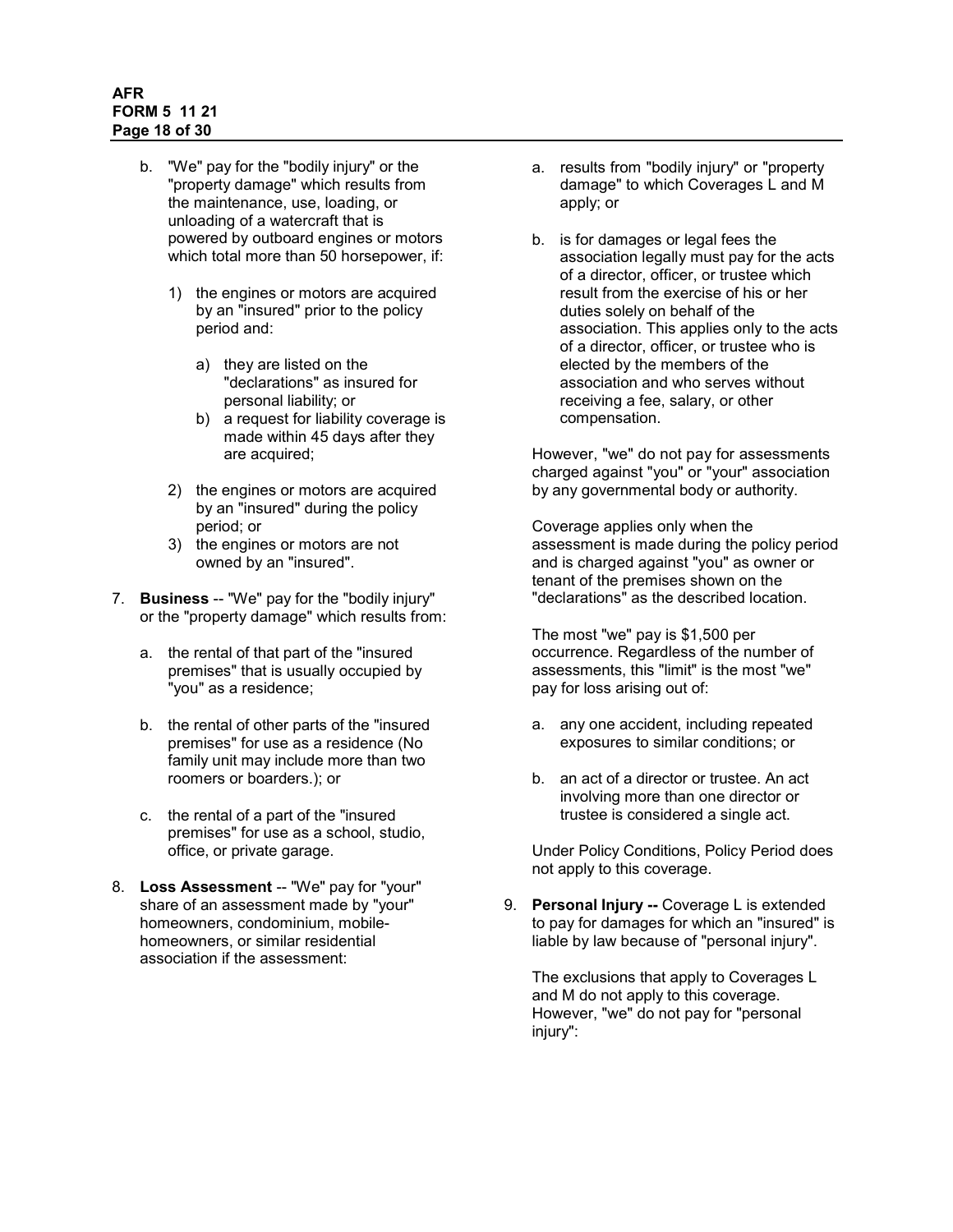# **AFR FORM 5 11 21 Page 19 of 30**

- a. which results from liability assumed by an "insured" under any contract or agreement (However, this exclusion does not apply to liability of others assumed by an "insured" under a written contract that directly relates to the ownership, maintenance, or use of an "insured premises".);
- b. which results from the willful violation of a law or ordinance by, at the direction of, or with the knowledge or consent of an "insured";
- c. to a person which results from an offense directly or indirectly related to the person's employment by an "insured";
- d. caused by a publication, statement, or act by, at the direction of, or with the knowledge or consent of an "insured" before the effective date of this insurance;
- e. caused by a publication or statement made by, at the direction of, or with the knowledge or consent of an "insured", if the "insured" knew or had reason to believe that the publication or statement was false;
- f. which results from activities related to the "business" of an "insured" (However, this exclusion does not apply to the rental or holding for rental of premises that are "insured premises".);
- g. arising out of civic or public duties performed for pay by an "insured"; or
- <span id="page-18-0"></span>h. to "you", and if residents of "your" household, "your" relatives and persons under the age of 21 in "your" care or in the care of "your" resident relatives.

# **EXCLUSIONS THAT APPLY TO LIABILITY COVERAGES**

"We" do not pay for "bodily injury" or "property damage" resulting from one or more of the following excluded "occurrences", regardless of other causes or "occurrences" that contribute to or aggravate the "bodily injury" or "property damage", whether such causes or "occurrences" act to produce the "bodily injury" or "property damage" before, at the same time as, or after the excluded "occurrence".

- 1. **Exclusions That Apply To Coverages L and M** -- This policy does not apply to:
	- a. "bodily injury" or "property damage" which results from war. (This includes undeclared war, civil war, insurrection, rebellion, revolution, warlike act by a military force or military personnel, or destruction, seizure, or use of property for a military purpose. Discharge of a nuclear weapon is deemed a warlike act even if accidental.)
	- b. "bodily injury" or "property damage" which results from the ownership, operation, maintenance, use, occupancy, renting, loaning, entrusting, supervision, loading, or unloading of aircraft, except for "bodily injury" to a person while performing duties as a "domestic employee". However, this exclusion does not apply to model aircraft which is not designed or used to carry people or cargo.
	- c. "bodily injury" or "property damage" which results from the ownership, operation, maintenance, use, occupancy, renting, loaning, entrusting, supervision, loading, or unloading of "motorized vehicles", trailers, or watercraft owned or operated by or rented or loaned to an "insured". However, "we" do pay: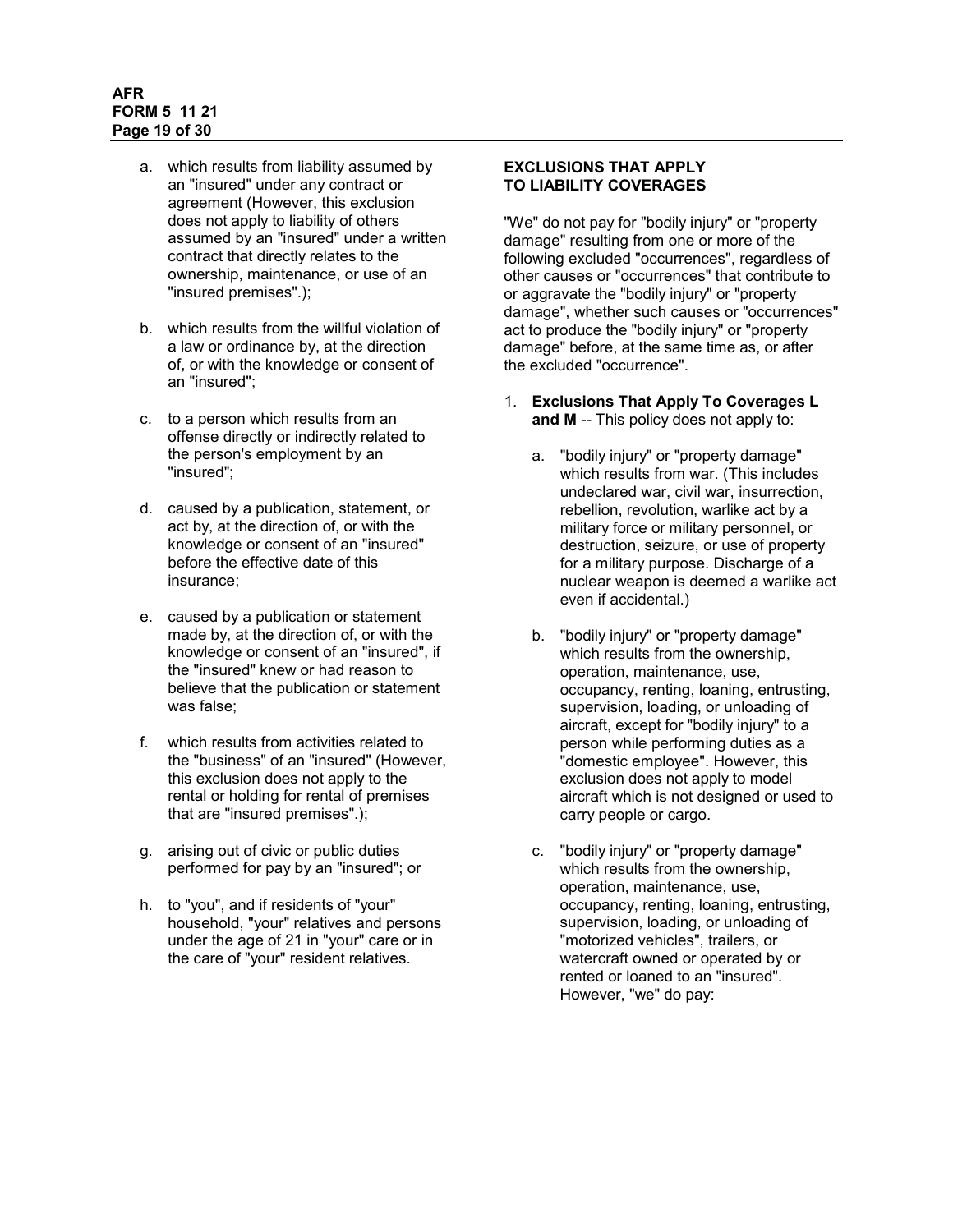- 1) for "bodily injury" to a person in the course of performing duties as a "domestic employee"; or
- 2) if coverage is provided by an Incidental Motorized Vehicle or Watercraft Coverage.
- d. "bodily injury" or "property damage" which results from the use of a "motorized vehicle" in, or in the practice or the preparation for, racing, speed, pulling or pushing, demolition, or stunt activities or contests.
- e. "bodily injury" or "property damage" that results from liability imposed by law on an "insured" for the use of a "motorized vehicle", aircraft, or watercraft, except if coverage is provided by an Incidental Motorized Vehicle or Watercraft Coverage.
- f. "bodily injury" or "property damage" that results from the rendering of or the failing to render a professional service.
- g. "bodily injury" or "property damage" resulting from activities related to the "business" of an "insured", except as provided by Incidental Business Coverage.
- h. "bodily injury" or "property damage" which results from premises that are owned, rented, or controlled by an "insured" and that are not the "insured premises". However, "we" do pay for "bodily injury" to a person in the course of performing duties as a "domestic employee".
- i. "bodily injury" or "property damage":
	- 1) which is expected by, directed by, or intended by an "insured";
	- 2) that is the result of a criminal act of an "insured"; or
	- 3) that is the result of an intentional and malicious act by or at the direction of an "insured".

This exclusion applies even if:

- 1) the "bodily injury" or "property damage" that occurs is different than what was expected by, directed by, or intended by the "insured"; or
- 2) the "bodily injury" or "property damage" is suffered by someone other than the person or persons expected by, directed by, or intended by the "insured".

However, this exclusion does not apply to "bodily injury" or "property damage" that arises out of the use of reasonable force to protect people or property.

- j. "bodily injury" or "property damage" that results from an "occurrence" for which an "insured" is also an insured under a nuclear energy liability policy or would be an insured but for the exhaustion of its "limits". (A nuclear energy liability policy is a policy issued by American Nuclear Insurers, Mutual Atomic Energy Liability Underwriters, Nuclear Insurance Association of Canada, or their successors.)
- 2. **Additional Exclusions That Apply Only to Coverage L** -- Coverage L does not apply to:
	- a. "bodily injury" to "you", and if residents of "your" household, "your" relatives and persons under the age of 21 in "your" care or in the care of "your" resident relatives.
	- b. liability assumed under a contract or an agreement, except as provided by Incidental Contracts and Agreements Coverage.
	- c. damage to property owned by an "insured".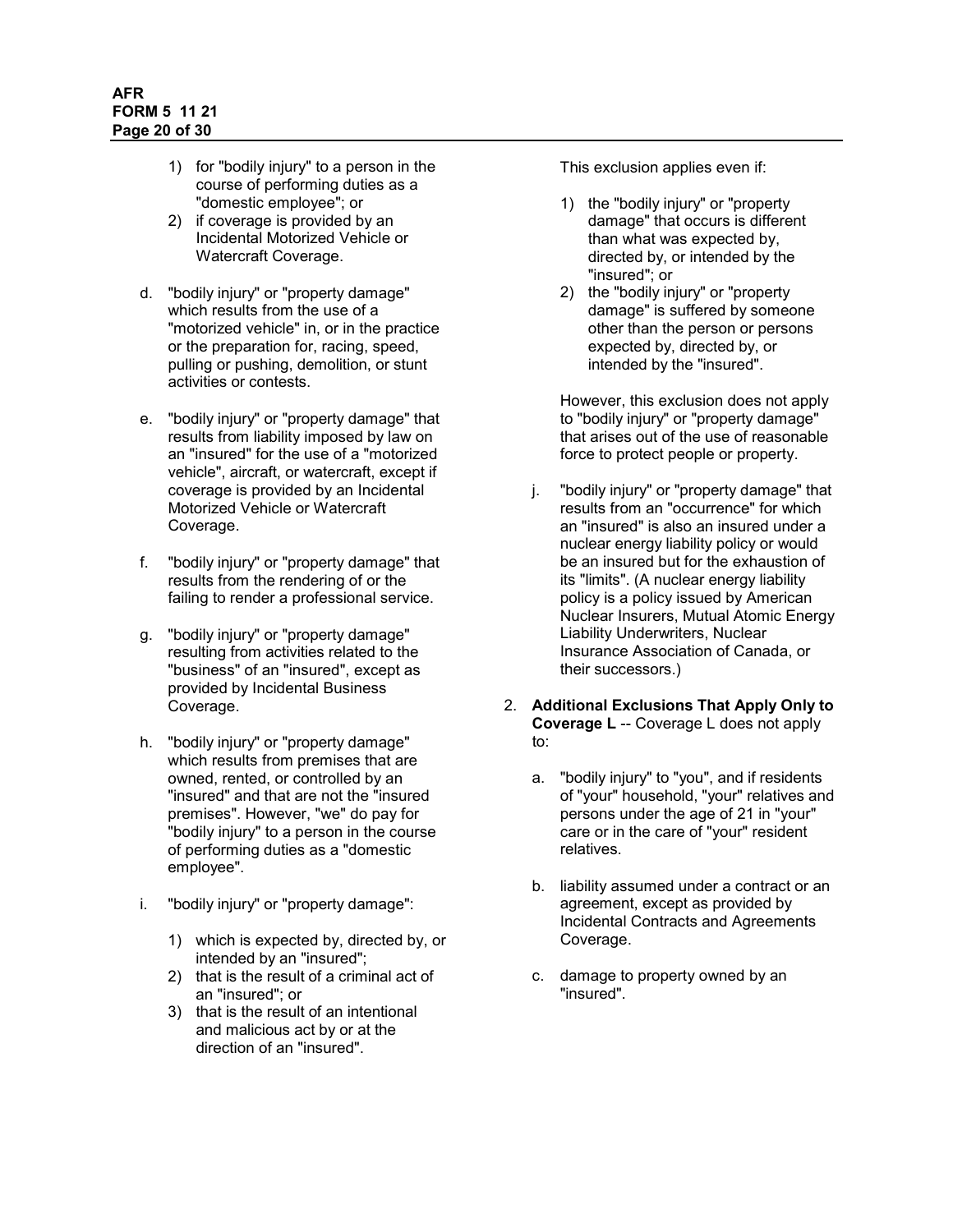# **AFR FORM 5 11 21 Page 21 of 30**

- d. damage to property that is rented to, occupied by, used by, or in the care of an "insured", except for "property damage" caused by fire, smoke, or explosion.
- e. sickness, disease, or death of a "domestic employee" unless a written notice is received by "us" within 36 months after the end of the policy period in which the injury occurred.
- f. "bodily injury" to a person, including a "domestic employee", if the "insured" has a workers' compensation policy covering the injury or if benefits are payable or are required to be provided by the "insured" under a workers' compensation, non-occupational disability, occupational disease, or like law.
- g. liability for any assessment made by "your" homeowners, condominium, mobile-homeowners, or similar residential association, except as provided by Incidental Loss Assessment Coverage.
- 3. **Additional Exclusions That Apply Only to Coverage M** -- Coverage M does not apply to "bodily injury" to:
	- a. an "insured" or other person who resides on the "insured premises", except a "domestic employee".
	- b. a person who is on the "insured premises" because a "business" is conducted or professional services are rendered on the "insured premises".
	- c. a person, including a "domestic employee", if a workers' compensation policy covers the injury or if benefits are provided under a workers' compensation, non-occupational disability, occupational disease, or like law.

# <span id="page-20-0"></span>**WHAT YOU MUST DO IN CASE OF LOSS OR CLAIM**

# 1. **Notice** --

- a. In case of a loss, the "insured" must:
	- 1) give "us" or "our" agent prompt notice ("We" may request written notice.);
	- 2) give notice to the police when the act that causes the loss is a crime; and
	- 3) give notice to the credit or debit card company if the loss involves a credit or debit card.
- b. The notice to "us" must state:
	- 1) the name of the "insured", the policy number, and the time, place, and the details of the loss; and
	- 2) the names and addresses of all known potential claimants and witnesses.
- 2. **Cooperation** -- The "insured" must cooperate with "us" in performing all acts required by this policy.
- 3. **Volunteer Payments** -- An "insured" must not make payments, pay or offer rewards, or assume obligations or other costs, except at the "insured's" own cost. This does not apply to costs that are allowed by this policy.
- 4. **Repairs** -- The "insured" must take all reasonable steps to protect covered property at and after an insured loss to avoid further loss. "We" will pay the reasonable costs incurred by "you" for necessary repairs or emergency measures performed solely to protect covered property from further damage by a peril insured against if a peril insured against has already caused a loss to covered property. The "insured" must keep an accurate record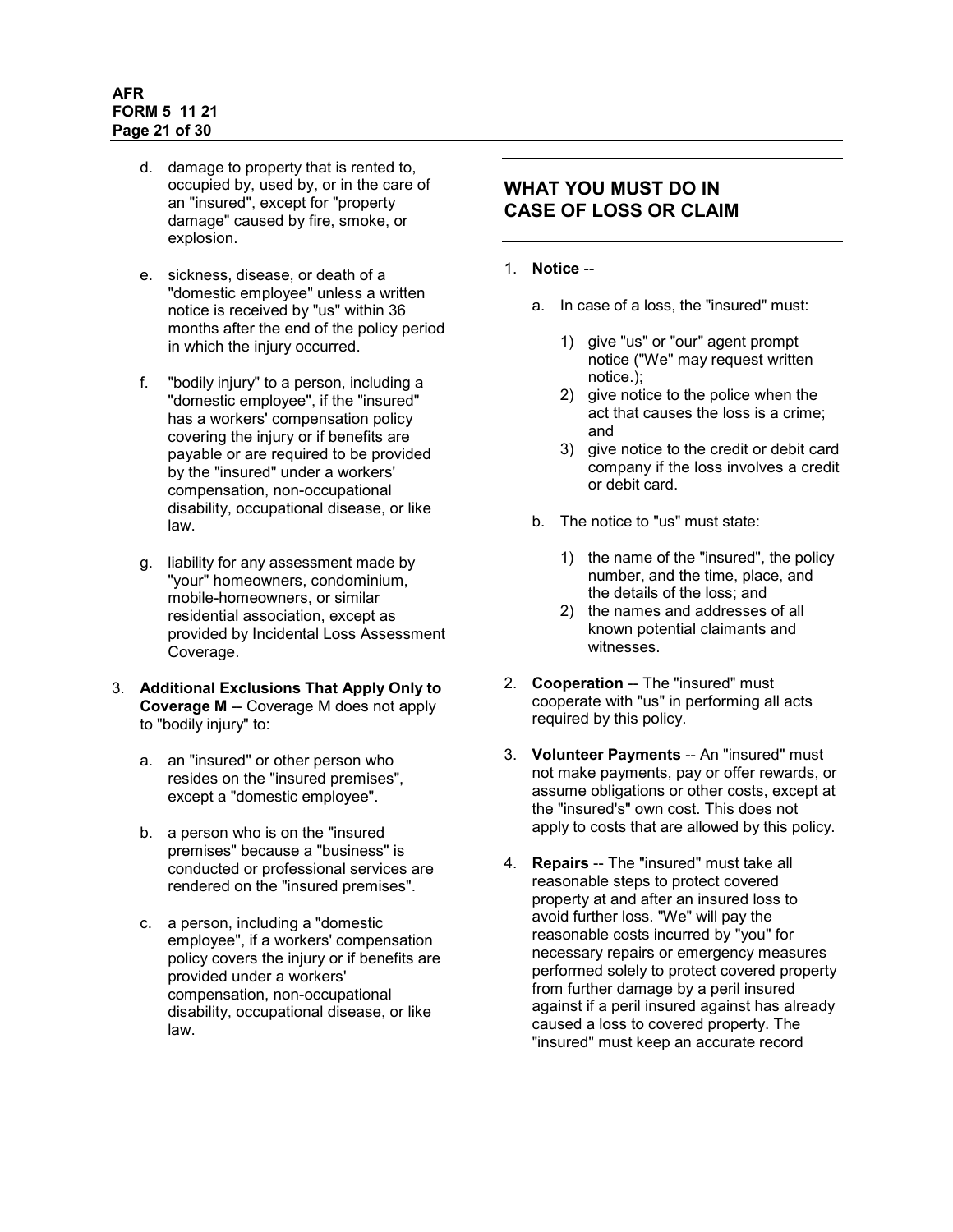### **AFR FORM 5 11 21 Page 22 of 30**

of such costs. However, "we" will not pay for such repairs or emergency measures performed on property which has not been damaged by a peril insured against. This does not increase "our" "limit".

- 5. **Other Duties -- Property Coverages** -- At "our" request the "insured" must:
	- a. give "us" a signed, sworn proof of loss, within 60 days after "our" request, that shows:
		- 1) the time, place, and the details of the loss;
		- 2) the interest of the "insured" and the interest of all others in the property. This includes all mortgages and liens;
		- 3) other policies that may cover the loss;
		- 4) changes in title or use;
		- 5) available plans and specifications of buildings;
		- 6) detailed estimates for repair; and
		- 7) in detail, the quantity, description, cost, amount of loss, and actual cash value of the personal property involved in the loss. The "insured" must give "us" copies of all bills, receipts, and related documents to confirm these;
	- b. submit to examination under oath in matters that relate to the loss or claim as often as "we" reasonably request. If more than one person is examined, "we" have the right to examine and receive statements separately from each person and not in the presence of the others;
	- c. show the damaged property and allow "us" to take samples of damaged property for inspection, testing, and analysis as often as "we" reasonably request;
- d. show records, including tax returns and bank records of all canceled checks that relate to the value, loss, and costs, and permit copies to be made of them as often as "we" reasonably request;
- e. assist "us" to enforce any right of recovery which the "insured" may have against a party causing the loss;
- f. show records that prove loss of rents and show receipts for additional living costs, and permit copies to be made of them as often as "we" reasonably request; and
- g. submit evidence or affidavit supporting a claim under Credit Card, Forgery, and Counterfeit Money Coverage stating the amount and cause of loss.

#### 6. **Other Duties -- Personal Liability Coverage** -- In case of an "occurrence" which might result in a claim, the "insured" must promptly give "us" copies of all notices, demands, and legal papers that relate to the "occurrence" or the claim.

At "our" request, the "insured" must help "us":

- a. to settle a claim;
- b. to conduct suits. This includes being at trials and hearings;
- c. to enforce the right of recovery or indemnification against all parties who may be liable to an "insured" for the injury or damage;
- d. in the securing of and giving of evidence; and
- e. in obtaining the attendance of all witnesses.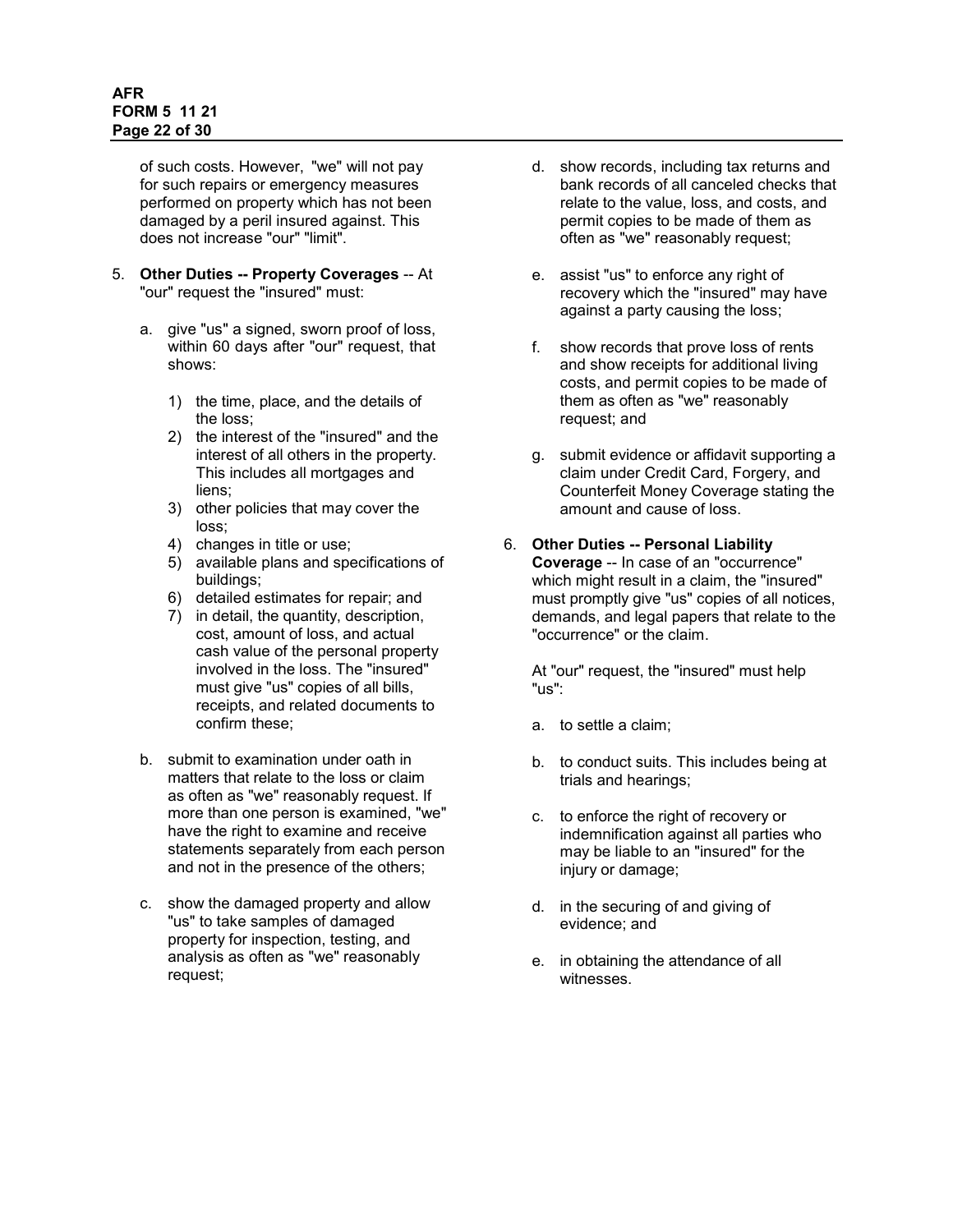- 7. **Other Duties -- Medical Payments to Others Coverage** -- In case of a loss, the injured person or someone acting on behalf of that person must:
	- a. give "us" written proof of claim (under oath if "we" request) as soon as practical; and
	- b. authorize "us" to get copies of medical records.

The injured person must submit to medical exams by doctors chosen by "us" when and as often as "we" may reasonably require.

8. **Other Duties -- Damage to Property of Others** -- In case of a loss, "you" must give "us" a signed, sworn statement of loss within 60 days after the loss and "you" must exhibit the damaged property if it is within "your" control.

# <span id="page-22-0"></span>**HOW MUCH WE PAY FOR LOSS OR CLAIM**

# 1. **Property Coverages**

- a. **Our Limit** -- Subject to the deductible or other limitation that applies, "we" pay the lesser of:
	- 1) the "limit" that applies;
	- 2) "your" interest in the property; or
	- 3) the amount determined under the applicable Loss Settlement Terms.
- b. **Deductible** -- This applies to all Principal Property Coverages and all Incidental Property Coverages except Emergency Removal; Fire Department Service Charge; Credit Card, Forgery, and Counterfeit Money; Grave Markers; Refrigerated Food Spoilage; Loss Assessment; and Lock and Garage Door Transmitter Replacement. It applies to all perils insured against unless otherwise shown.

"We" pay that part of the loss over the deductible. The deductible applies per occurrence. When an occurrence affects two or more items with different deductible amounts, the highest deductible amount applies.

- c. **Loss to a Pair or Set** -- If there is a loss to an item that is part of a pair or set, "we" pay only to replace or repair the item, or "we" pay the difference in the actual cash value of the pair or set just before the loss and the actual cash value just after the loss.
- d. **Loss to Parts** -- If there is a loss to a part of an item that consists of several parts when it is complete, "we" pay only for the value of the lost or damaged part or the cost to repair or replace it.
- e. **Loss Settlement Terms** -- Subject to the "terms" shown above, "we" settle losses according to the Replacement Cost Terms. If the Replacement Cost Terms do not apply, "we" settle losses according to the Actual Cash Value Terms.
	- 1) Replacement Cost Terms That Apply to Coverages A and B Only
		- a) These "terms" apply only to buildings covered under Coverages A and B that have a permanent foundation and roof. They do not apply to mobile homes whether or not on a permanent foundation.
		- b) In determining the replacement cost, do not include the cost of:
			- (1) excavations; brick, stone, or concrete foundations; piers; and other supports which are: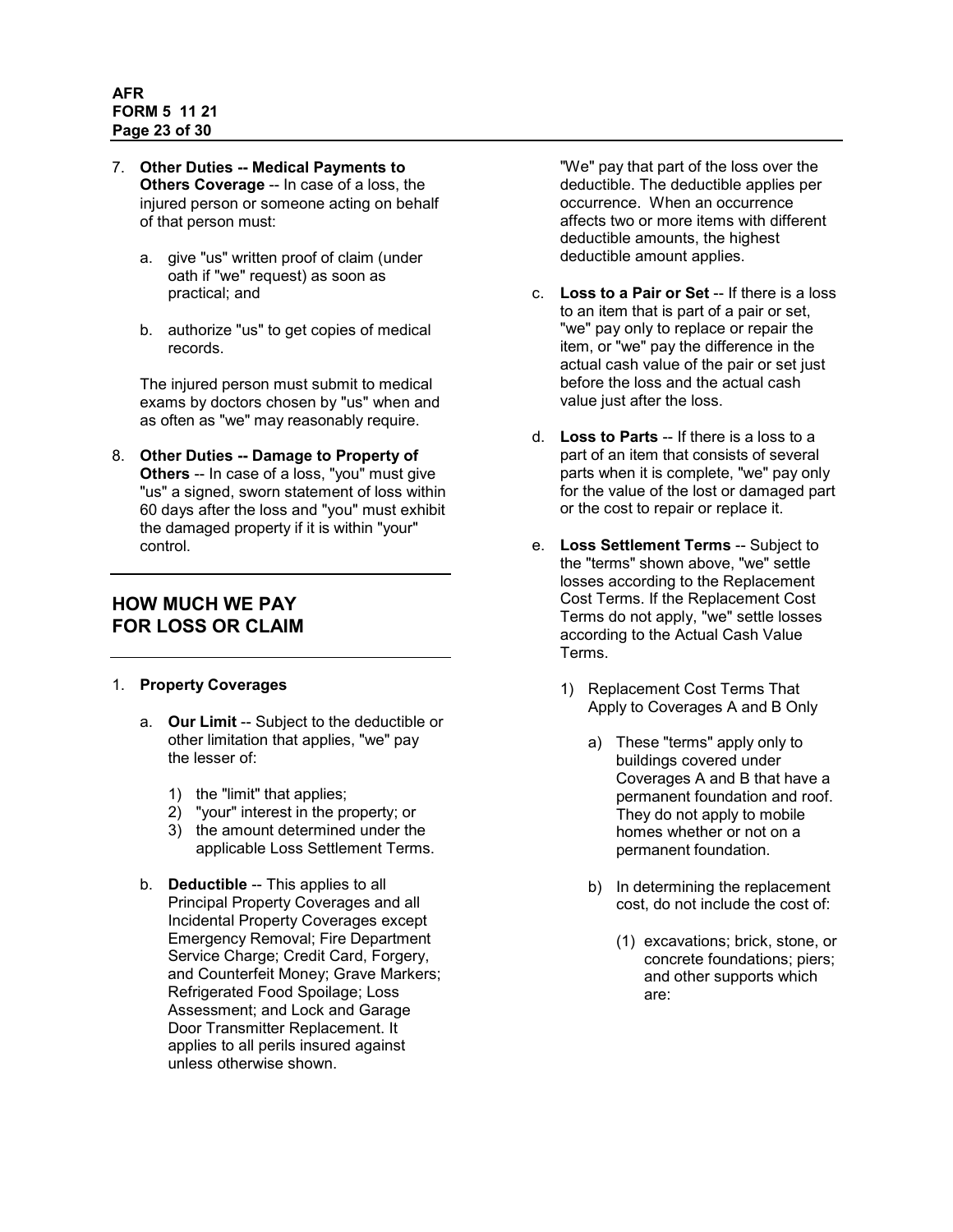- (a) below the undersurface of the lowest basement floor; or
- (b) below the surface of the ground inside the foundation walls, if there is no basement; and
- (2) underground flues, pipes, wiring, and drains.
- c) When the cost to repair or replace exceeds the lesser of \$2,500 or 5% of the "limit" on the damaged building, "we" do not pay for more than the actual cash value of the loss until repair or replacement is completed.

"You" may make a claim for the actual cash value of the loss before repairs are made. To receive additional payment under these "terms" "you" must complete the actual repair or replacement of the damage portion of the property within two years after the date of loss, and notify us within 30 days after completion of the work.

- d) If the "limit" on the damaged building is less than 80% of its replacement cost at the time of loss, the larger of the following amounts is used in applying the "terms" under Our Limit:
	- (1) the actual cash value at the time of the loss; or
	- (2) that part of the replacement cost of the damaged part which "our" "limit" on the building bears to 80% of the full current replacement cost of the building.
- e) If the "limit" on the damaged building is at least 80% of its replacement cost at the time of loss, the smaller of the following amounts is used in applying the "terms" under Our Limit:
	- (1) the cost to repair or replace the damage on the same premises using materials of like kind and quality, to the extent practical; or
	- (2) the amount spent to repair or replace the damage.
- 2) Replacement Cost Terms That Apply to Personal Property Only
	- a) These "terms" apply to:
		- (1) property covered under Coverage C; and
		- (2) the following scheduled classes of personal property if covered under this policy:
			- (a) jewelry;
			- (b) furs and garments trimmed with fur or consisting principally of fur;
			- (c) cameras, projection machines, films, and related articles of equipment;
			- (d) musical instruments and related articles of equipment;
			- (e) silverware, goldware, items plated with gold or silver, and pewterware;
			- (f) golfer's equipment; and
			- (g) bicycles.
	- b) These "terms" do not apply to:
		- (1) articles of art or rarity that cannot be duplicated;
		- (2) memorabilia, souvenirs, collector's items, and similar items whose age or history contribute to its value;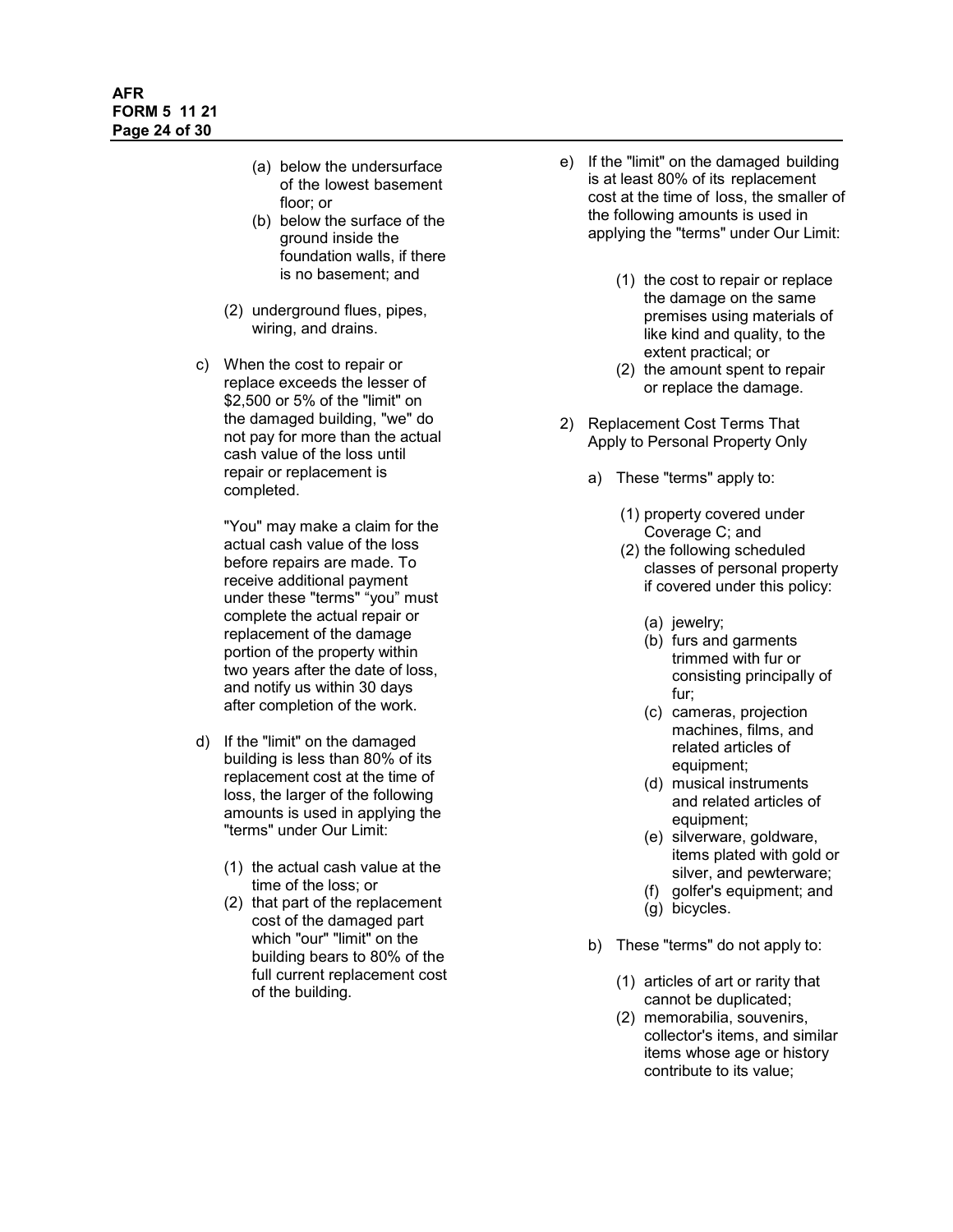- (3) items not maintained in good or workable condition; or
- (4) items that are outdated or obsolete and are stored or not being used.
- c) The smallest of the following amounts is used in applying the "terms" under Our Limit:
	- (1) the cost to repair or replace the property with new property of equivalent kind and quality, to the extent practical, without deduction for depreciation;
	- (2) the amount computed after any special limitation in this policy has been applied to the loss;
	- (3) for loss to property covered under Coverage C, the Coverage C "limit"; or
	- (4) for loss to scheduled personal property, the "limit" that applies to the item.
- d) When the cost to repair or replace for each occurrence is more than \$500, "we" do not pay for more than the actual cash value of the loss until actual repair or replacement is completed. "You" may make a claim for the actual cash value amount of the loss before repairs are made or replacement is completed. A claim for any additional amount payable under this provision must be made within six months after the loss.
- 3) **Actual Cash Value Terms** -- Actual cash value includes a deduction for depreciation, however caused.
	- a) The Actual Cash Value Terms apply to all property not subject to the Replacement Cost Terms.
- b) The smallest of the following amounts is used in applying the "terms" under Our Limit:
	- (1) the cost to repair or replace the property with materials of like kind and quality to the extent practical;
	- (2) the actual cash value of the property at the time of loss; or
	- (3) (applies only to mobile homes) the difference in the actual cash value just before the loss and the actual cash value just after the loss.
- 2. **Coverage L -- Personal Liability** -- The "limit" shown on the "declarations" for Coverage L is the most "we" pay for loss for each "occurrence". This applies regardless of the number of:
	- a. persons insured under this policy;
	- b. parties who sustain injury or damage; or
	- c. claims made or suits brought.
- 3. **Coverage M -- Medical Payments To Others** -- The "limit" shown on the "declarations" per person for Coverage M is the most "we" pay for all medical expenses payable for "bodily injury" to one person as the result of one accident.

When a "limit" is shown on the "declarations" per accident for Coverage M, that "limit" is the most "we" pay for any one accident.

The payment of a claim under Coverage M does not mean "we" admit "we" are liable under Coverage L.

4. **Insurance Under More Than One Coverage** -- If more than one coverage of this policy applies to a loss, "we" pay no more than the actual loss.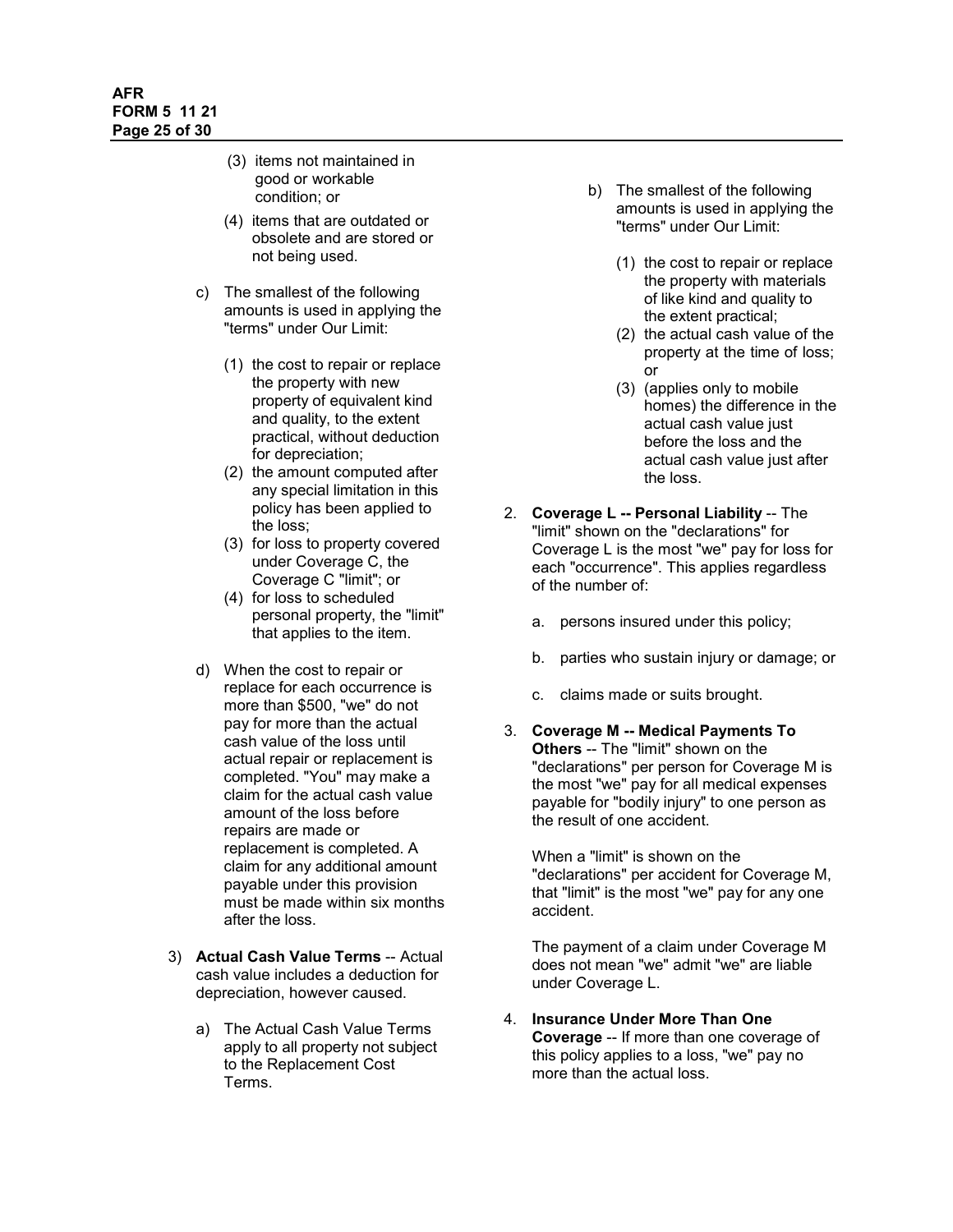#### 5. **Insurance Under More Than One Policy**

- a. **Property Coverage** -- If there is other insurance that applies to the loss, "we" pay "our" share of the loss. "Our" share is that part of the loss that the "limit" of this policy bears to the total amount of insurance that applies to the loss. When a loss is also covered by the master policy of an association or corporation of property owners, this insurance is excess.
- b. **Coverage L -- Personal Liability** -- This insurance is excess over other valid and collectible insurance that applies to the loss or claim. However, this does not apply to insurance written specifically to provide coverage in excess of the "limits" that apply in this policy.

If the other insurance is also excess, "we" pay only "our" share of the loss. "We" pay only that part of the loss that the applicable "limit" under this policy bears to the total amount of insurance covering the loss.

6. **Restoration of Limits** -- Each loss "we" pay under this policy does not reduce the "limits" available over the policy period.

# <span id="page-25-0"></span>**PAYMENT OF LOSS OR CLAIM**

1. **Your Property** -- "We" adjust each loss with "you". "We" pay an insured loss within 30 days after an acceptable proof of loss is received and the amount of the loss is agreed to in writing. If "you" and "we" do not agree, "we" pay within 30 days after the filing of an appraisal award with "us". Payment is made to "you" unless a loss payee is named.

- 2. **Additional Living Costs** -- If the "insured premises" is made unfit for use for more than one month, covered costs are paid on a monthly basis. "You" must give "us" proof of such costs.
- 3. **Damage to Personal Property of Others** -- At "our" option, an insured loss may be adjusted with and paid:
	- a. to "you" on behalf of the owner; or
	- b. to the owner. If "we" pay the owner, "we" do not have to pay an "insured".
- 4. **Our Options** -- "We" may:
	- a. pay the loss in money; or
	- b. rebuild, repair, or replace the property. "We" must give "you" notice of "our" intent to do so within 30 days after "we" receive an acceptable proof of loss.

"We" may take all or part of the damaged property at the agreed or appraised value. Property paid for or replaced by "us" becomes "ours".

5. **Liability Coverages** -- A person who has secured a judgment against an "insured" for an insured loss or has liability established by a written agreement between the claimant, an "insured", and "us" is entitled to recover under this policy to the extent of coverage provided.

# <span id="page-25-1"></span>**POLICY CONDITIONS**

### <span id="page-25-2"></span>**CONDITIONS APPLICABLE TO ALL COVERAGES**

- 1. **Assignment** -- This policy may not be assigned without "our" written consent.
- 2. **Bankruptcy of an Insured** -- Bankruptcy or insolvency of an "insured" does not relieve "us" of "our" obligations under this policy.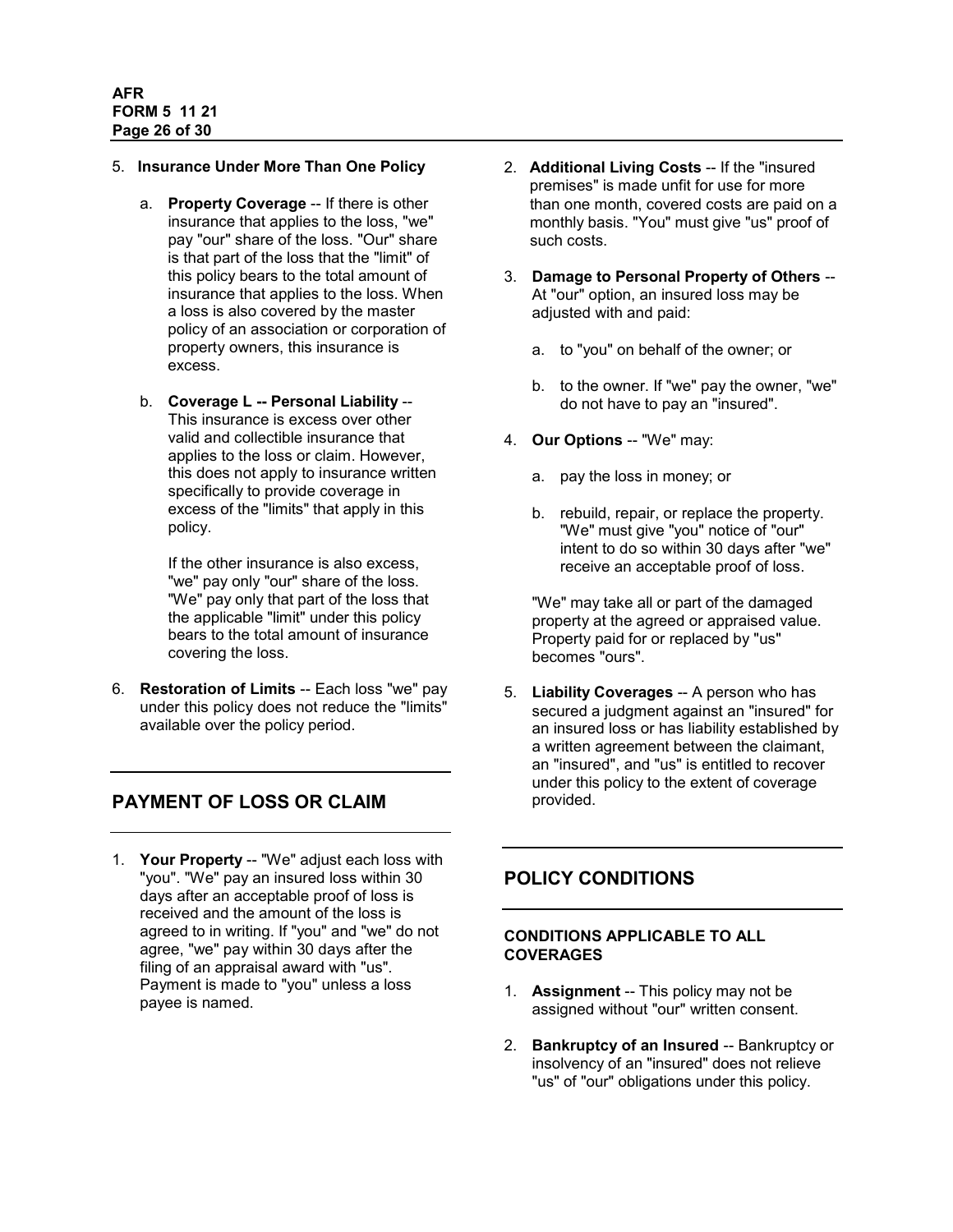### **AFR FORM 5 11 21 Page 27 of 30**

3. **Cancellation and Nonrenewal** -- "You" may cancel this policy by returning the policy to "us" or by giving "us" written notice and stating at what future date coverage is to stop.

"We" may cancel or not renew this policy by written notice to "you" at the address shown on the "declarations". Proof of delivery or mailing is sufficient proof of notice.

During the first 60 days this policy is in effect, "we" may cancel for any reason. "We" will give "you" notice at least ten days before cancellation is effective.

After this policy has been in effect 60 days or more, or if it is a renewal of a policy issued by "us", "we" may cancel or not renew only at the anniversary date unless:

- a. the premium has not been paid when due;
- b. the policy was obtained through fraud, material misrepresentation, or omission of fact, which, if known by "us", would have caused "us" not to issue the policy; or
- c. there has been a material change or increase in hazard of the risk.

If "we" cancel this policy for nonpayment of premium, "we" will give "you" notice at least ten days before cancellation is effective. If "we" cancel this policy for any other reason after it has been in effect for 60 days or more, "we" will give "you" notice at least 30 days before cancellation is effective.

If "we" do not renew this policy, "we" will give "you" notice at least 30 days before nonrenewal is effective.

"Your" return premium, if any, will be refunded at the time of cancellation or as soon as practical. Payment or tender of the unearned premium is not a condition of cancellation.

4. **Change, Modification, or Waiver of Policy Terms** -- A waiver or change of the "terms" of this policy must be issued by "us" in writing to be valid.

If "we" adopt a revision which broadens coverage under this edition of "our" policy without an additional premium, the broadened coverage will apply to "your" policy as of the date "we" adopt the revision in the state in which the premises shown on the "declarations" as the described location is located. This applies only to revisions adopted 60 days prior to or during the policy period shown on the "declarations". This does not apply to changes adopted as a result of the introduction of a subsequent edition of "our" policy.

"Our" request for an appraisal or examination under oath does not waive policy "terms".

If this policy has no expiration date, "we" may substitute or "we" may add, at each anniversary date, forms that are then authorized for use.

- 5. **Conformity With Statute** -- "Terms" in conflict with the laws of the state in which the premises shown on the "declarations" as the described location is located are changed to conform to such laws.
- 6. **Inspections** -- "We" have the right, but are not obligated, to inspect "your" property and operations. This inspection may be made by "us" or may be made on "our" behalf. An inspection or its resulting advice or report does not warrant that "your" property or operations are safe, healthful, or in compliance with laws, rules, or regulations. Inspections or reports are for "our" benefit only.
- 7. **Misrepresentation, Concealment, or Fraud** -- This policy is voidable as to "you" and any other "insured" if before or after a loss: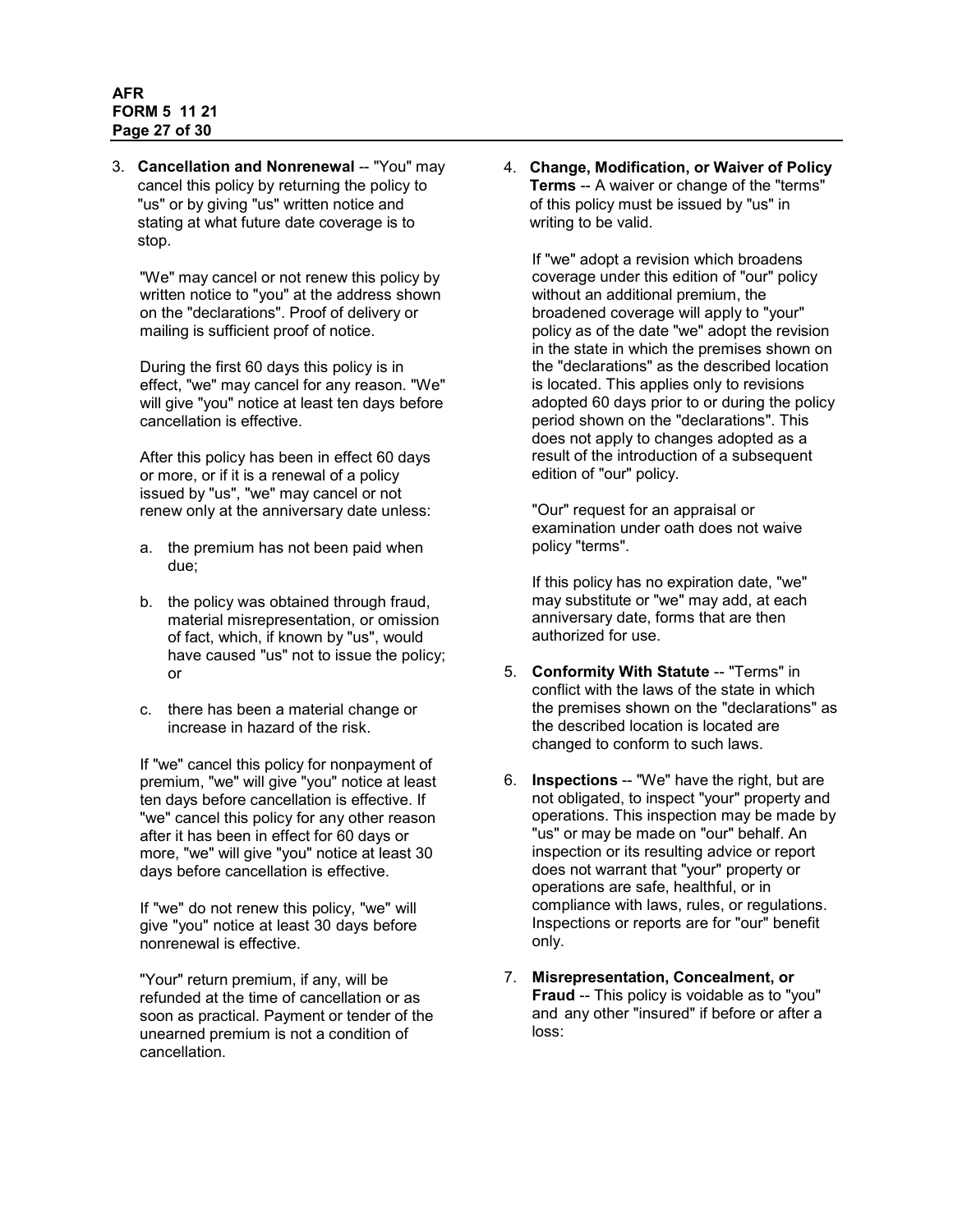- a. "you" or any "insured" has willfully concealed or misrepresented:
	- 1) a material fact or circumstance that relates to this insurance or the subject thereof; or
	- 2) an "insured's" interest herein; or
- b. there has been fraud or false swearing by "you" or any other "insured" with regard to a matter that relates to this insurance or the subject thereof.
- 8. **Policy Period** -- This policy only covers losses, "bodily injury", and "property damage" that occur during the policy period.
- 9. **Recoveries** -- This applies if "we" pay for a loss and lost or damaged property is recovered, or payment is made by those responsible for the loss.

"You" must inform "us" or "we" must inform "you" if either recovers property or receives payment. Proper costs incurred by either party are paid first.

"You" may keep the property. The amount of the claim paid, or a lesser amount to which "we" agree, must be returned to "us".

If the claim paid is less than the agreed loss due to a deductible, or other limiting "terms", the recovery is prorated between "you" and "us" based on the interest of each in the loss.

10. **Subrogation** -- If "we" pay for a loss, "we" may require that "you" assign to "us" the right of recovery up to the amount "we" pay. "We" are not liable for a loss if, after the loss, "you" impair "our" right to recover against others. "You" may waive "your" right to recover, in writing, before a loss occurs, without affecting coverage. If "we" pay a loss to or for "you" and "you" recover from another party for the same loss, "you" must pay "us" as stated in Recoveries.

Subrogation does not apply to Coverage M -- Medical Payments to Others or to Damage to Property of Others under the Incidental Liability Coverages.

- 11. **Suit Against Us** -- No suit may be brought against "us" unless all the "terms" of this policy have been complied with and:
	- a. **Property Coverages** -- The suit is brought within two years after the loss.

If a law of the state where the premises is located makes this time period invalid, the suit must be brought within the time period allowed by the law.

- b. **Liability Coverages** -- The amount of the "insured's" liability has been fixed by:
	- 1) a final judgment against the "insured" as a result of a trial; or
	- 2) a written agreement of the "insured", the claimant, and "us".

No person has a right under this policy to join "us" or implead "us" in actions that are brought to fix the liability of an "insured".

### <span id="page-27-0"></span>**CONDITIONS APPLICABLE TO PROPERTY COVERAGES ONLY**

- 12. **Abandonment of Property** -- "You" may not abandon the property to "us" unless "we" agree.
- 13. **Appraisal** -- If "you" and "we" do not agree as to the value of the property or the amount of the loss, "you" and "we" will each select a competent appraiser within 20 days after receiving a written request from the other. The two appraisers will select an umpire. If they do not agree on an umpire, the two appraisers will ask a judge of a court of record of the state in which the appraisal is pending to make the selection. The written agreement of any two of these three will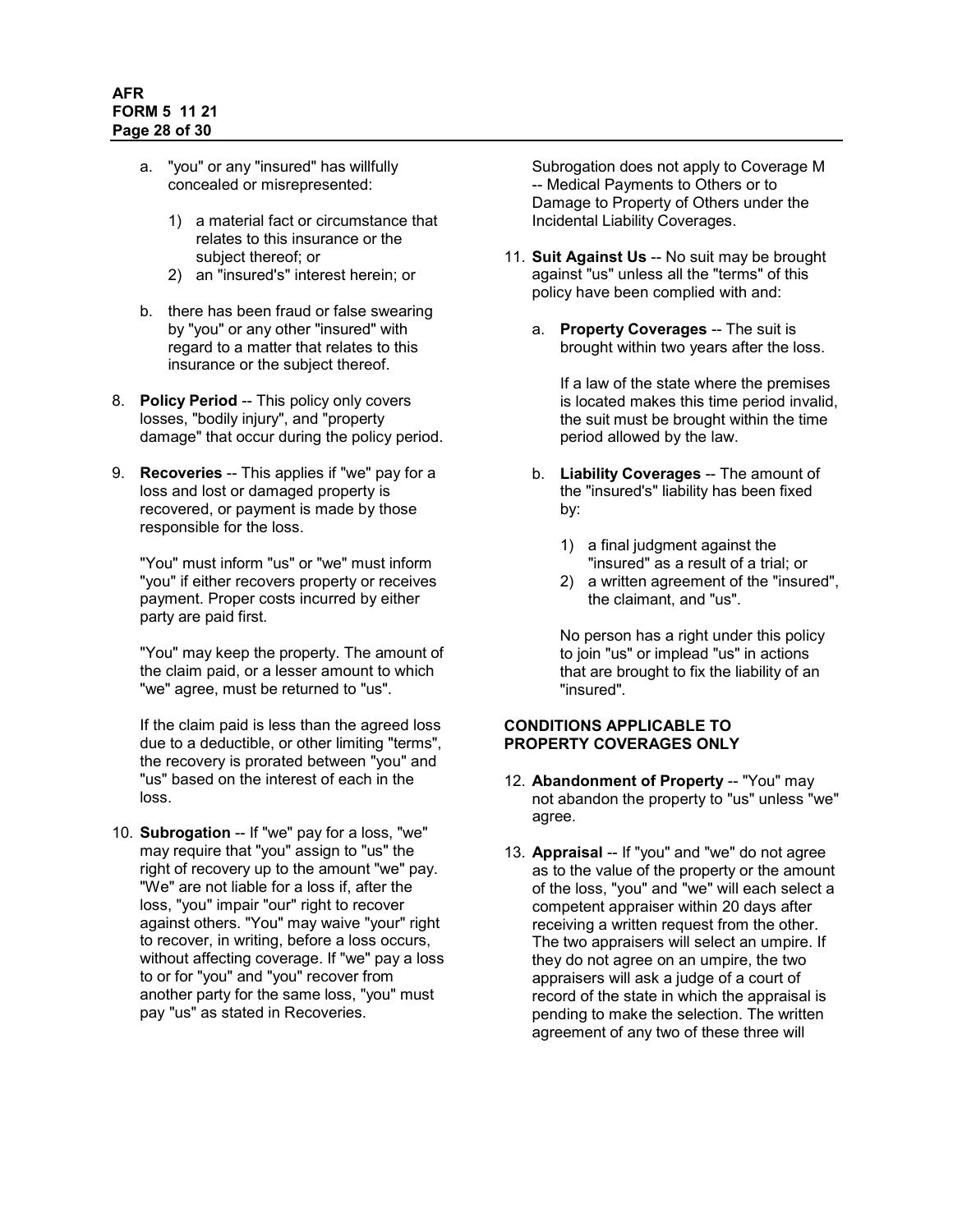### **AFR FORM 5 11 21 Page 29 of 30**

be binding and set the amount of the loss. "You" will pay the expense of "your" appraiser and "we" will pay "ours". "You" and "we" will share equally the expense of the umpire and the other expenses of the appraisal.

- 14. **Death** -- On "your" death, protection on "your" covered property passes to:
	- a. "your" legal representative; or
	- b. any other persons having proper, temporary custody of covered property.
- 15. **Mortgage, Secured Party, and Lender's Loss Payable Clause** -- If a mortgagee is named on the "declarations", a loss payable under Coverage A or B will be paid to the mortgagee and "you", as interests appear. If more than one mortgagee is named, the order of payment will be the same as the order of precedence of the mortgages. The word mortgagee includes trustee.

If a secured party is named on the "declarations", a loss payable on property subject to the security interest will be paid to the secured party and "you", as interests appear. If there is more than one security interest in the same property, the order of payment will be the same as their order of priority.

However, the secured party's interest is not covered for "your" conversion, embezzlement, or secretion of encumbered property in "your" possession, unless specifically insured against and premium paid for such.

If a lender is named on the "declarations", a loss payable on property on which the lender has an insurable interest will be paid to the lender and "you", as interests appear.

If "we" deny "your" claim, that denial does not apply to a valid claim of the mortgagee, secured party, or lender if the mortgagee, secured party, or lender has:

- a. notified "us" of change in ownership, occupancy, or substantial change in risk of which the mortgagee, secured party, or lender became aware;
- b. paid the premium due under this policy on demand if "you" neglected to pay the premium; and
- c. submitted a signed, sworn proof of loss within 60 days after receiving notice from "us" if "you" failed to do so.

All "terms" of this policy apply to the mortgagee, secured party, or lender unless changed by this clause.

If "we" cancel or do not renew this policy, "we" will notify the mortgagee, secured party, or lender at least ten days before the date cancellation or nonrenewal takes effect.

**Payment to Mortgagee** -- If "we" pay the mortgagee for a loss and deny payment to "you", "we" are subrogated, up to the amount "we" paid for the loss, to all the rights of the mortgagee granted under the mortgage on the property. Subrogation will not impair the right of the mortgagee to recover the full amount of the mortgagee's claim.

At "our" option, "we" may pay to the mortgagee the whole principal on the mortgage plus the accrued interest. In this event, "we" shall receive a full assignment and transfer of the mortgage and all securities held as collateral to the mortgage debt.